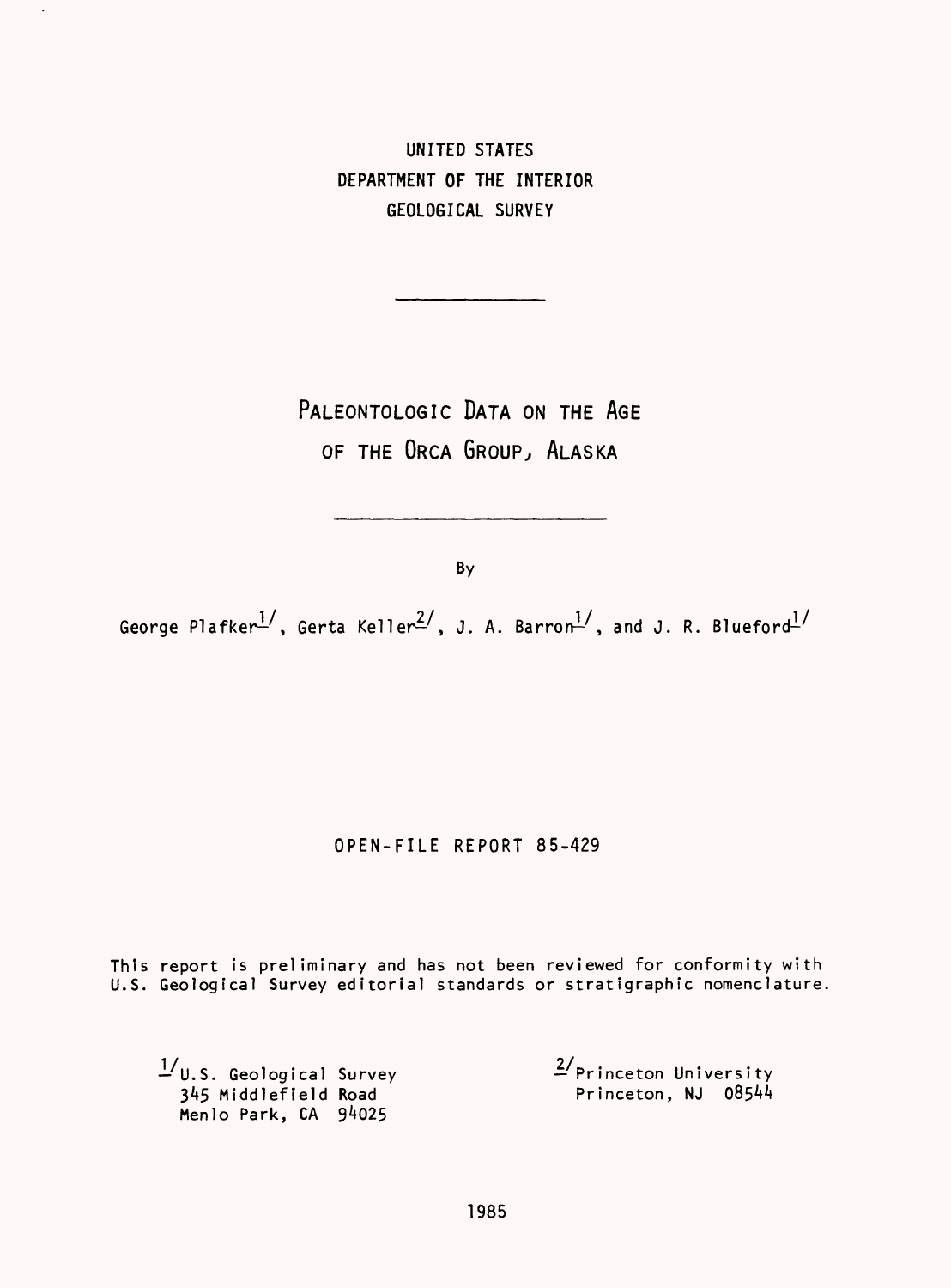# **CONTENTS**

# **ILLUSTRATIONS**

|  | Figure 1. -- Index map showing general geology, fossil localties, and<br>K/Ar-dated samples from plutons23 |
|--|------------------------------------------------------------------------------------------------------------|
|  | Figure 2. -- Bar graph showing age ranges of fossils and K/Ar ages of<br>mineral separates from plutons24  |

# **TABLES**

|  |  |  |  |  | Table 1. -- Checklist of megafossils from the Orca Group17  |
|--|--|--|--|--|-------------------------------------------------------------|
|  |  |  |  |  | Table 2. -- Check list of forminifers from the Orca Group18 |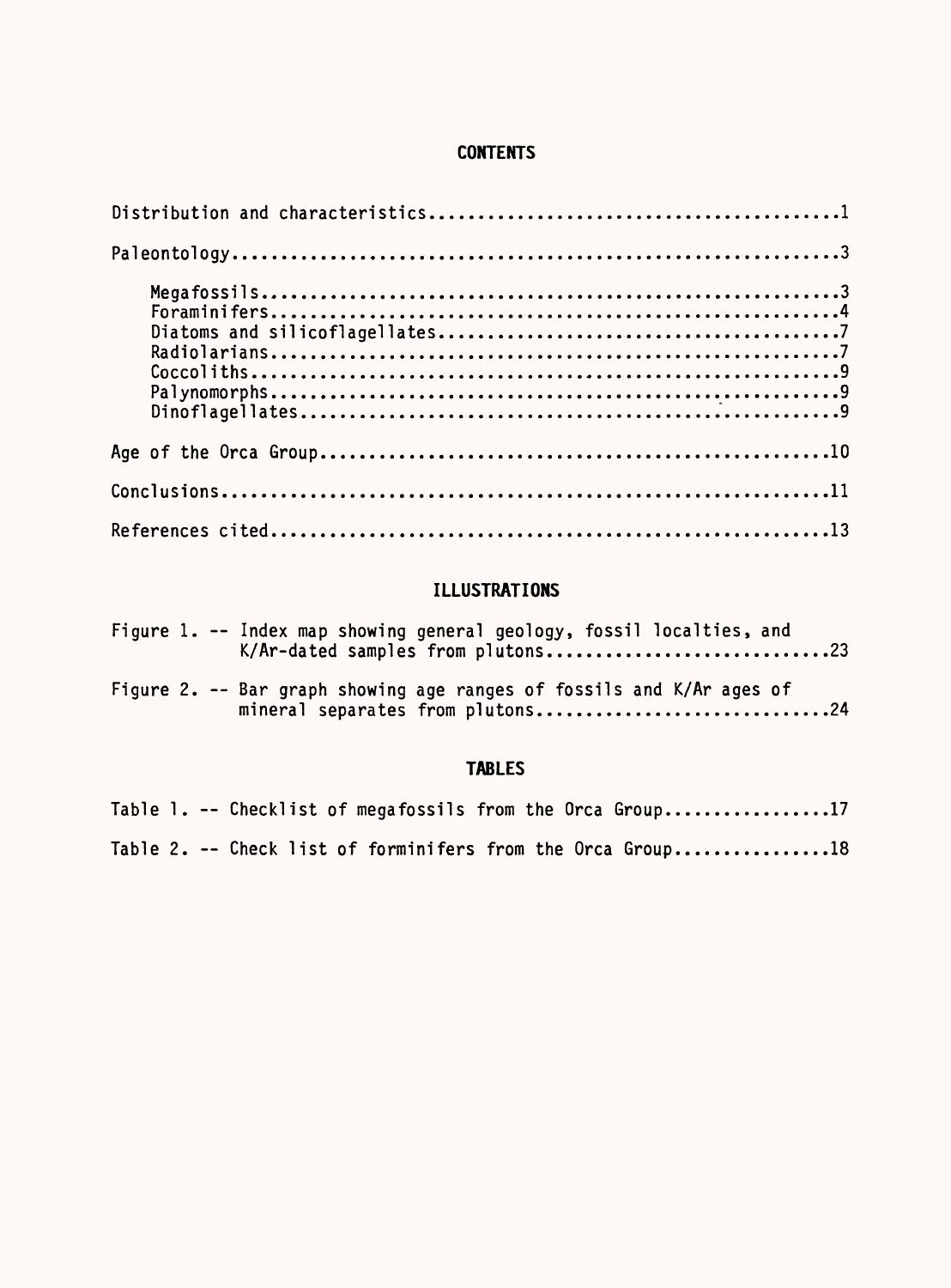Paleontologic Data on the Age of the Orca Group, Alaska

by

George Plafker, Gerta Keller, J. A. Barren, and J. R. Blueford

The Orca Group is a widespread, very thick, and complexly deformed accretionary sequence of flysch and tholeiitic basalt in the Prince William Sound area of Alaska (Winkler, 1976; Winkler and Plafker, 1981). Despite a number of extensive field studies of the Orca Group, reliable data on the age of the unit has been exceedingly elusive. On the basis of sparse paleontologic and radiometric data, the sequence was assigned a Paleocene and early Eocene(?) age (Addicott and Plafker, 1971; Plafker and Lanphere 1974; Winkler, 1976, Winkler and Plafker, 1981). New paleontologic data suggest that some strata assigned to the Orca Group are of middle Eocene age and possibly as young as late Eocene or Oligocene. However, data suggesting an age younger than about 50 Ma appear to be incompatible with radiometricallydetermined ages for plutons that intrude the Orca. This paper summarizes the published and unpublished paleontologic data from the Orca Group, considers their implications for the age of the unit, and points out the problems in age assi gnments.

## DISTRIBUTION AND CHARACTERISTICS

The Orca Group is exposed mainly in the Prince William Sound area, the Copper River area, and the western part of the Katalla District (Fig. 1). To the east, the sequence extends into the Bering Glacier quadrangle as a faultbounded belt less than 10 km wide for some 85 km, and to the west correlative rocks extend to Kodiak Island and probably underlies much of the contiguous continental shelf (Plafker, 1969, 1971; Winkler and Plafker, 1981, Tysdal and Case, 1979).

 $\mathbf{1}$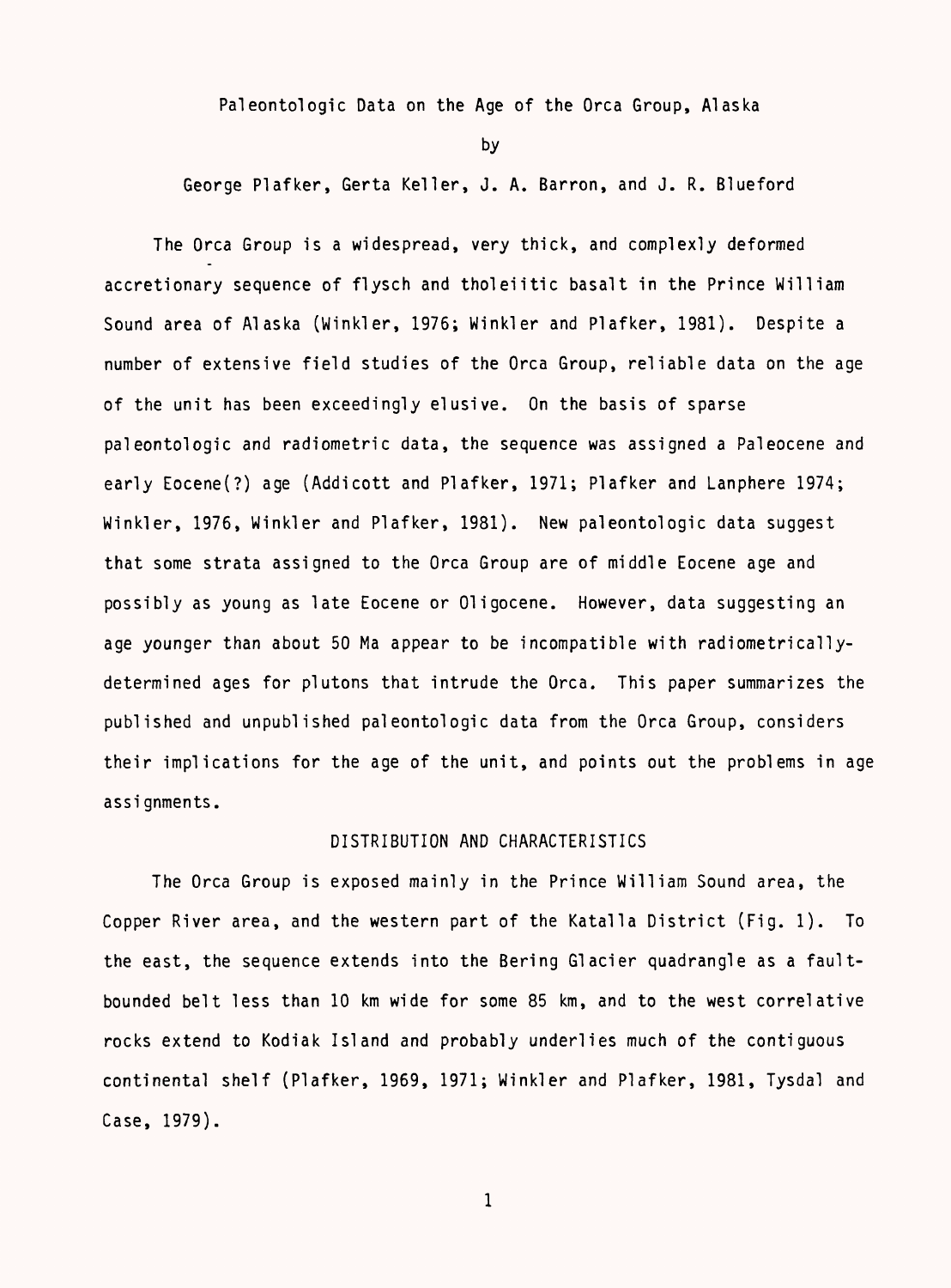The Orca Group consists mainly of feldspathic and 1ithofeldspathic sandstone, siltstone, and argillite turbidites with minor conglomerate deposited dominantly as a submarine fan, probably on oceanic crust (Winkler, 1976; Helwig and Emmett, 1981). Tholeiitic basalt, including pillowed basalt and basaltic breccia, and tuff intrudes and is interlayered with the flysch. Relatively thin sequences of fine-grained limestone, siliceous limestone, chert, and basaltic volcanogenic sediments that occur locally, often in association with the basaltic volcanic rocks, contain most of the microfossils recovered from the Orca Group. The thickness of the Orca Group is estimated as many thousands of meters (possibly on the order of 6,000 to 10,000 m), but accurate determinations of thickness are precluded by the pervasive tight folding and imbricate faulting together with the lack of biostratigraphic control that characterizes the sequence (Winkler and Plafker, 1981; Tysdal and Case, 1979; Helwig and Emmett, 1981).

Deformation of the Orca Group began prior to complete dewatering of the sedimentary rocks (Winkler, 1976) and soon was followed by intrusion of granodiorite, granite, and tonalite plutons, ranging in age from 50.5 to 53.5 Ma (+1.6 Ma) in eastern Prince William Sound and the area to the east (Plafker and Lanphere, 1974; Winkler and Plafker, 1981; D. L. Turner, written commun., 3/18/85; Figs. 1 and 2). Subsequently, granitoid intrusions of early Oligocene age were emplaced in the Orca Group in the western part of Prince William Sound. The Orca Group is mostly metamorphosed to the zeolite or prehnite-pumpellyite facies, although in some areas adjacent to the Eocene plutons, the rocks are locally metamorphosed to the biotite zone of the greenschist facies (Winkler and Plafker, 1981; Miller and others, 1984).

 $\overline{c}$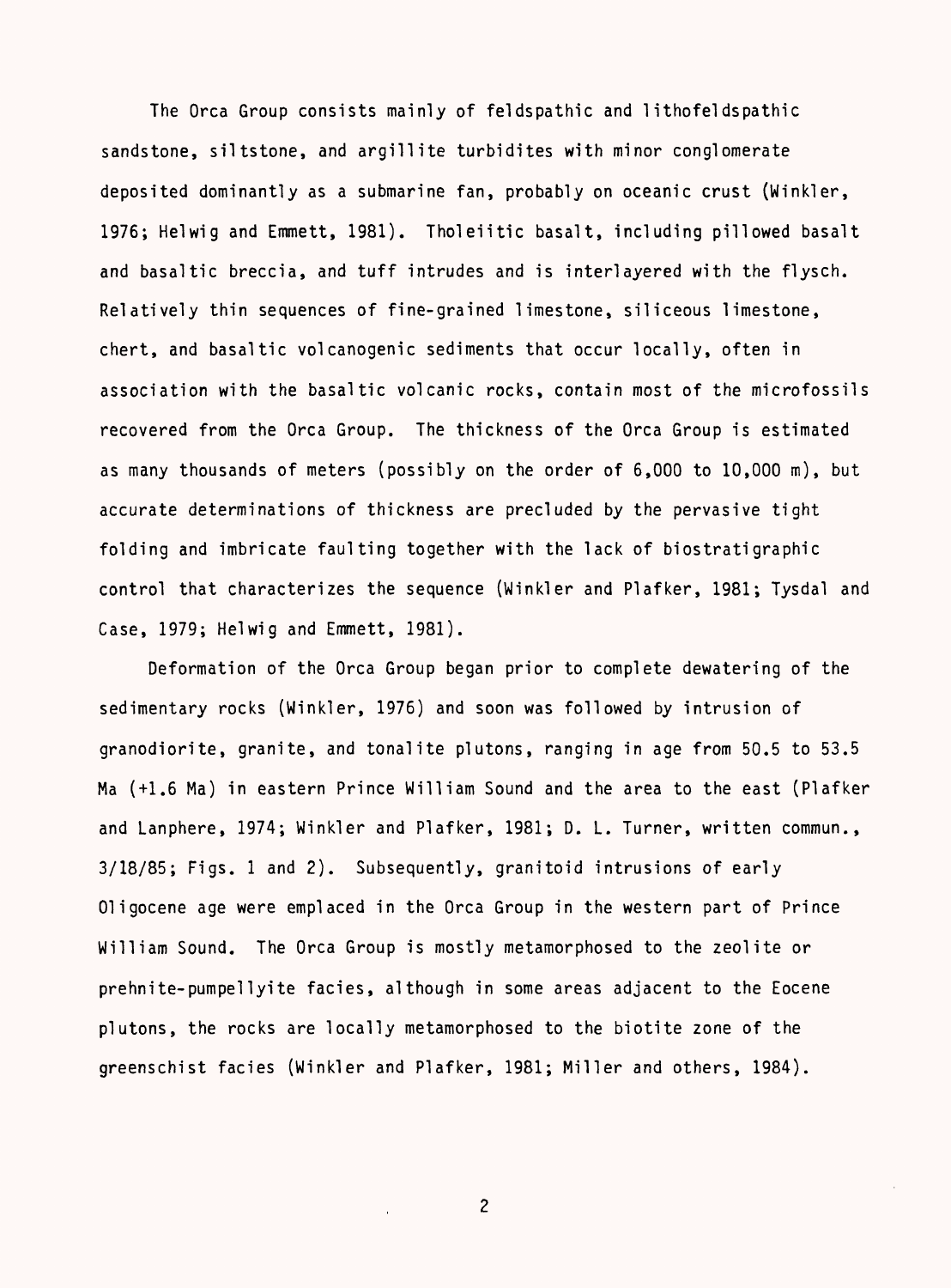#### PALEONTOLOGY

Fossils are scarce in the Orca Group. Megafossils are very rare, and those that have been found are generally not age-diagnostic. Sparse microfossils, including foraminifers, radiolarians, diatoms, silicoflagellates, coccoliths, dinoflagellates, and palynomorphs occur in hemipelagic and pelagic layers in the turbidite sequence and in volcanogenic, calcareous, and concretionary layers associated with the tholeiitic basalts, most notably on Hinchinbrook and Hawkins Islands, in the vicinity of Cordova, and at the southern end of Ragged Mountain at Cape Martin and on Fox Island (Fig. 1). They also occur in a distinctive sequence of predominantly pelagic, thin-bedded, calcareous, siliceous, and argillaceous sedimentary rocks on Montague Island near Jeanie Point, although there is some question about whether these rocks are actually part of the Orca Group (Helwig and Emmett, 1981; Dumoulin and Miller, 1984). Because all rocks in the Orca Group are hard and metamorphosed to varying degrees, microfossils from all localities tend to be poorly preserved and are rarely extractable. The only megafossils and the best-preserved siliceous microfossils are from calcareous concretions in the sequence.

Samples containing microfossils that are described herein were collected by Don J. Miller, Gary R. Winkler, and George Plafker during the course of geologic mapping projects and by Steve Nelson, Julie Dumoulin, and Marti Miller while conducting a resource appraisal of the Chugach National Forest.

#### Megafossils

Age-diagnostic megafossils, including pelecypods, gastropods, and crabs, are known only from one locality at Johnston Cove in northeastern Prince William Sound along Valdez Arm (Fig. 1 and Table 1). The occurrence of the index pelecypod Acila decisa Conrad indicates an age ranging from early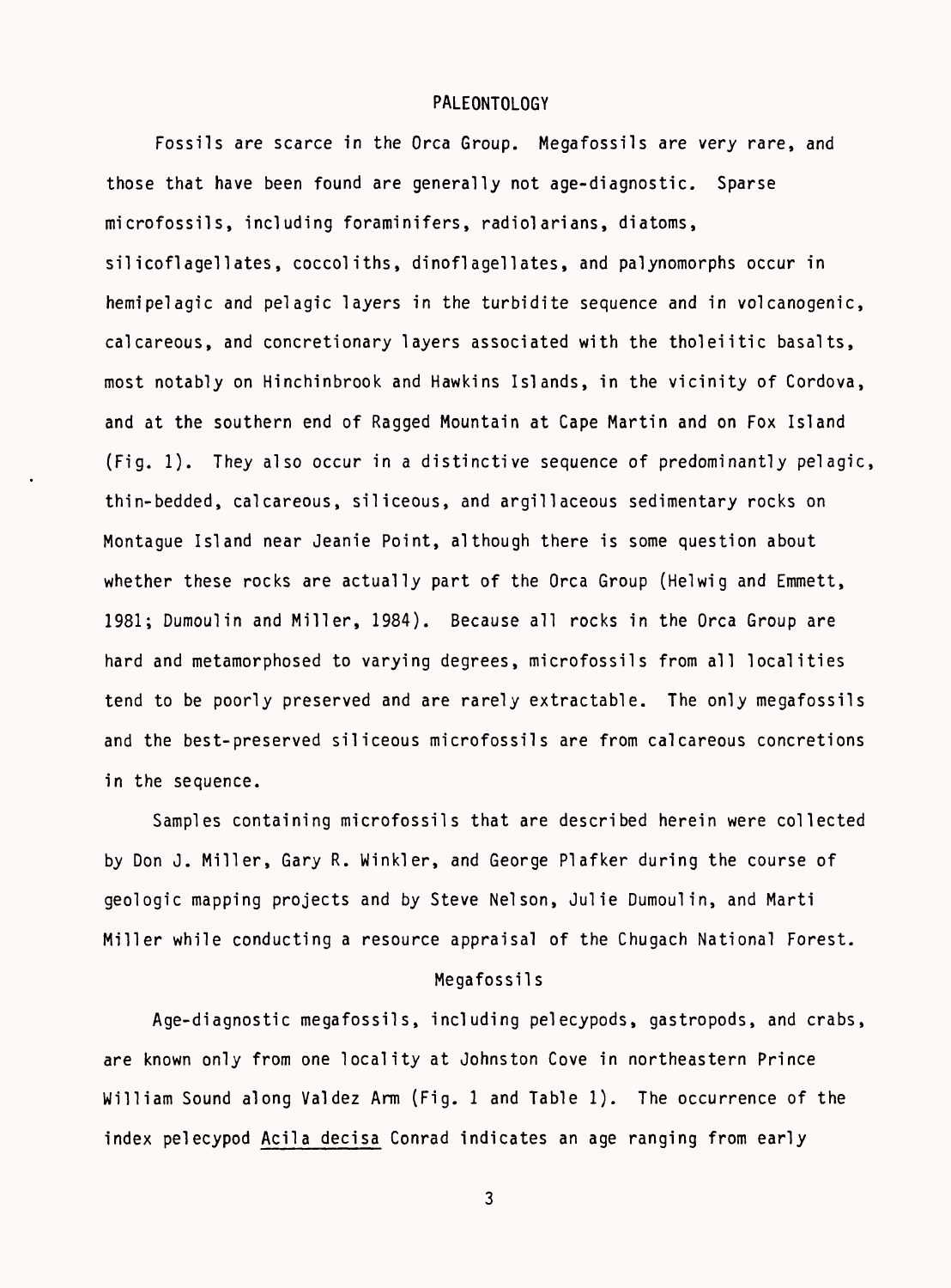Pal eocene to late Eocene (Addicott and Plafker, 1971). However, the assemblage also includes the gastropod Musashia (Nipponomelon) sp. cf. M. (N.) shikamai Moore (1984). According to Ellen Moore of the U. S. Geological Survey, the oldest known occurrence of M. (Nipponomelon) is in the middle Eocene in Russia; in the eastern Pacific its oldest occurrence is in the late Eocene. This suggests that the assemblage is no older than Eocene and could be as old as middle Eocene.

## Foraminifers

Localities at which the most abundant and best-preserved foraminifer faunas were collected from the Orca Group are shown on Figure 1. Numerous other samples from the Orca Group that contain sparse or poorly preserved foraminifer assemblages were not included in this study. Because it has not been possible yet to extract any of these microfossils from their hard matrix, they were studied entirely in thin section. Foraminifers and other fossil material present in the 30 thin sections studied by Gerta Keller are summarized in Table 2 and the ages of these assemblages are shown on Table 3.

The age range indicated by the foraminiferal assemblage is Pal eocene through late Eocene. As shown in Table 3, the samples indicate eight general age groups as follows (zonation after Berggren and others, 1984): (1) a Paleocene(?) suite (older than 58 Ma) comprising nine samples from Hawkins Island, Cape Martin, Porcupine Point, and Hinchinbrook Island; (2) a late Pal eocene to early Eocene suite (close to the Pal eocene-Eocene boundary at 58 Ma) of three samples from Cape Martin, Fox Island, and Cordova; (3) an undifferentiated Paleocene or Eocene to early Oligocene suite of four samples from Jeanie Point, Fox Island, and Neck Point; (4) an early Eocene suite of probable zone P6 to P7 age based on three samples from Fox Island and Hinchinbrook Island; (5) an early to middle Eocene suite of probable zones P7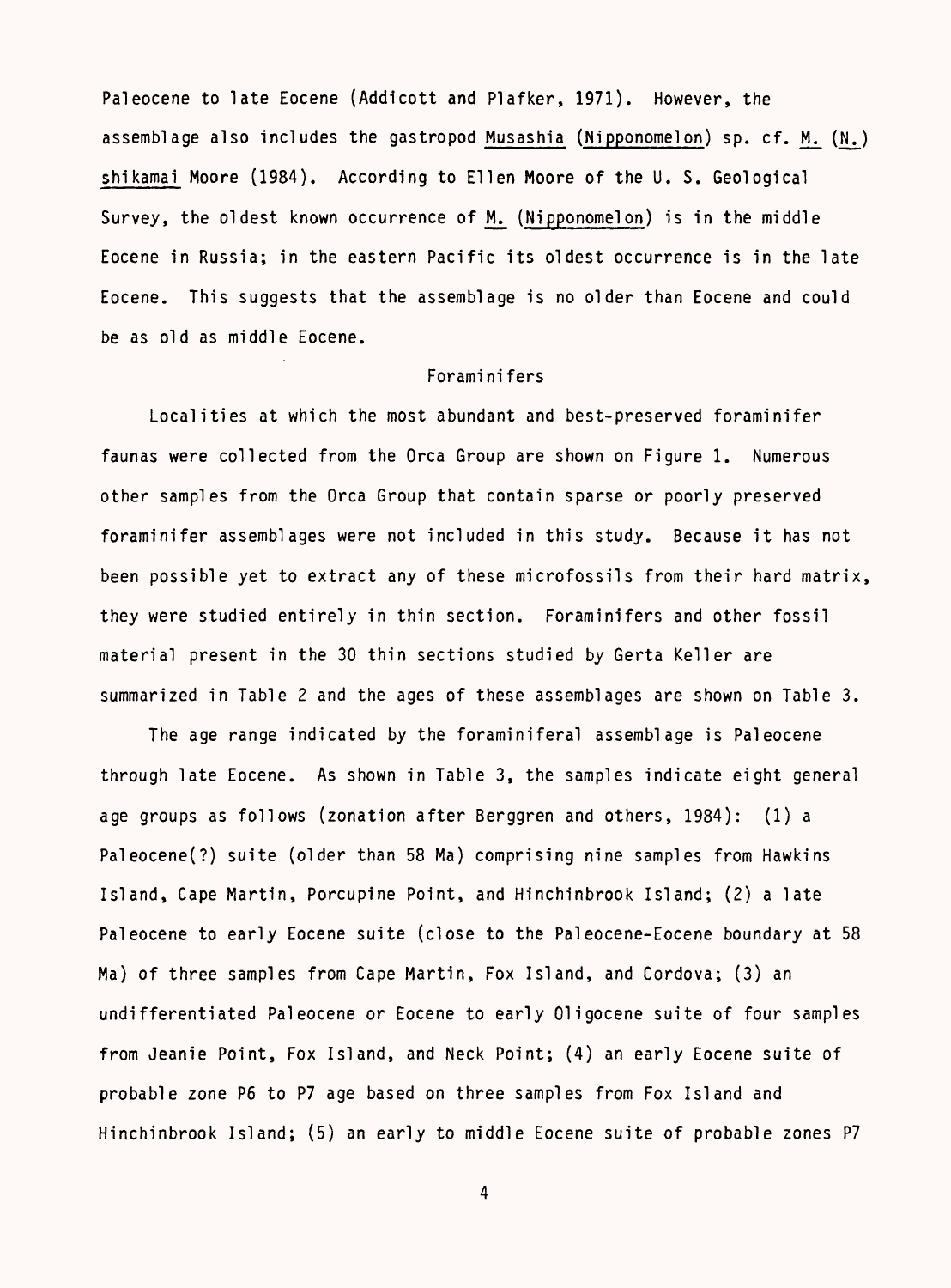to Pll age based on one sample each from Cordova and Hinchinbrook Island; (6) a middle Eocene suite (49-53 Ma) of probable zones Pll to P12 based on three samples from Fox Island and Hinchinbrook Island; and (7) a middle to late Eocene suite based on three samples from Jeanie Point.

Fox Island samples occur in a sequence about 50 m thick ranging in age from late Pal eocene to middle Eocene (73APR167B, 81ANS107B, 84APR6J, 84APR6I) with two samples of undifferentiated Paleocene to early Oligocene age (Table 3). It is therefore unlikely that the Fox Island sediments are younger than P11-P12 age, but it appears that the samples group into two suites, one latest Paleocene to early Eocene (P6-P7) and one middle Eocene (P11-P12). In this respect they are similar to the Hinchinbrook Island samples.

In eastern Prince William Sound, the Porcupine Point, Hinchinbrook Island, Hawkins Island, and Cordova samples mainly range in age from probable Paleocene to early and middle Eocene. Of the 15 dated samples from these areas, two have assigned ages that are restricted to the middle Eocene (80ANS96, 80ANS102C). Spot samples collected on Hinchinbrook Island have a wide age range including six of probable Paleocene age, one of latest Paleocene to early Eocene age, one of early to middle Eocene age, and two of middle Eocene age. This suggests an unusually long history of sedimentation for the Hinchinbrook Island sequence.

The Jeanie Point foraminifers on Montague Island are the youngest, ranging from middle to late Eocene. The age of the nearby Neck Point sample is indeterminate and could be either Paleocene or Eocene to early Oligocene.

Samples from the Cape Martin area are of probable Paleocene and Paleocene to early Eocene age based on the foraminifers.

In summary, age determinations based on planktonic foraminifers indicate that the bulk of the Orca Group bedded rocks were deposited in late Paleocene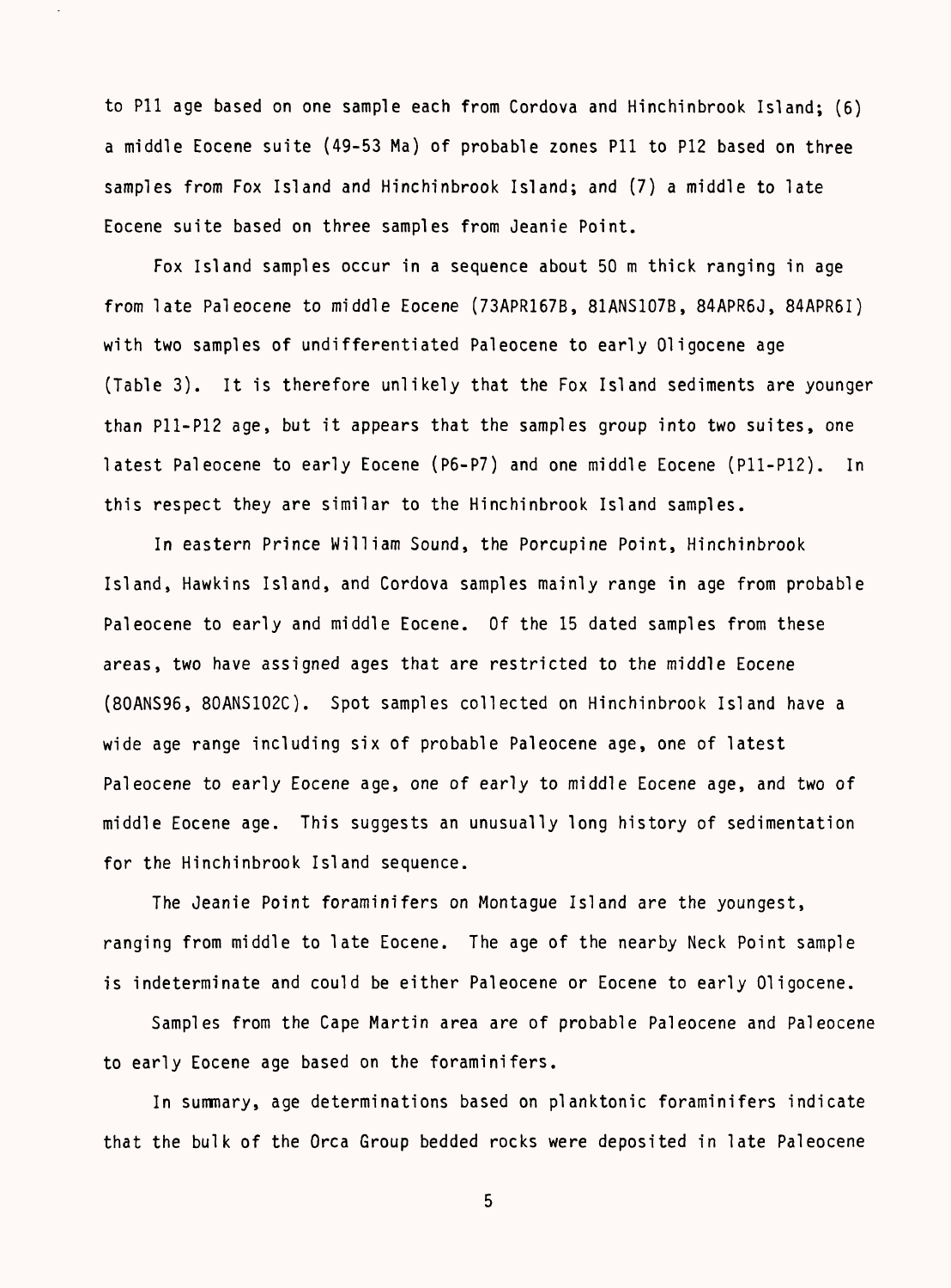to early Eocene time (Fig. 2) and precede emplacement of the plutons. One Fox Island sample and two Hinchinbrook Island samples of P11-P12 age (Table 3) indicate deposition concurrent with, or shortly after, pluton emplacement.

The Pal eocene planktonic faunas are low diversity and typically contain primarily large and small Globigerina and a few globorotalids. A late Paleocene sample from Point Martin (81ANS104B, not listed on Table 2) contains rare Nummulites suggesting a sub-tropical environment. The early to middle Eocene samples also contain tropical to subtropical faunas in both the planktonic and benthic assemblages indicating deposition in a warm water environment. Similarly, benthic assemblages in two early to middle Eocene samples (71AWK22B, 80ANS114B) contain the warm tropical to subtropical discocyclinids and lepidocyclinids along with oolites and bryozoan debris, indicating a shallow water or transported clastic assemblage.

The Orca Group has been correlated with the Ghost Rocks Formation on Kodiak Island on the basis of lithology and structural position (Plafker, 1969, 1971). The Ghost Rocks Formation contains sparse planktonic foraminifers in: (1) Two samples (AMe-76-2, AMe-76-56) collected by George W. Moore that include forms tentatively identified as the Subotina triangularis and S. triloculinoides group and Globigerina pseudobulloides Plummer or a closely related taxon, and possible PIanorotalides sp. (R. Z. Poore, written commun., 10/07/76; 10/22/76). If correctly identified, these faunas suggest a Paleocene age to Poore. (2) A limestone sample (HZe) collected by William Connelly has a predominantly globigerinid fauna identified in thin section as Globigerina sp., cf. G. yeguaensis Weinzierl and Applin; G. sp., cf. G. pseudoeocaena subbotina; G. sp., cf. G. cerroazulensis (Cole); and Chilquembelina sp. that was assigned a late Eocene age and subsequently revised to probable Paleocene (Jon L. Thompson, Exxon, U.S.A., written commun.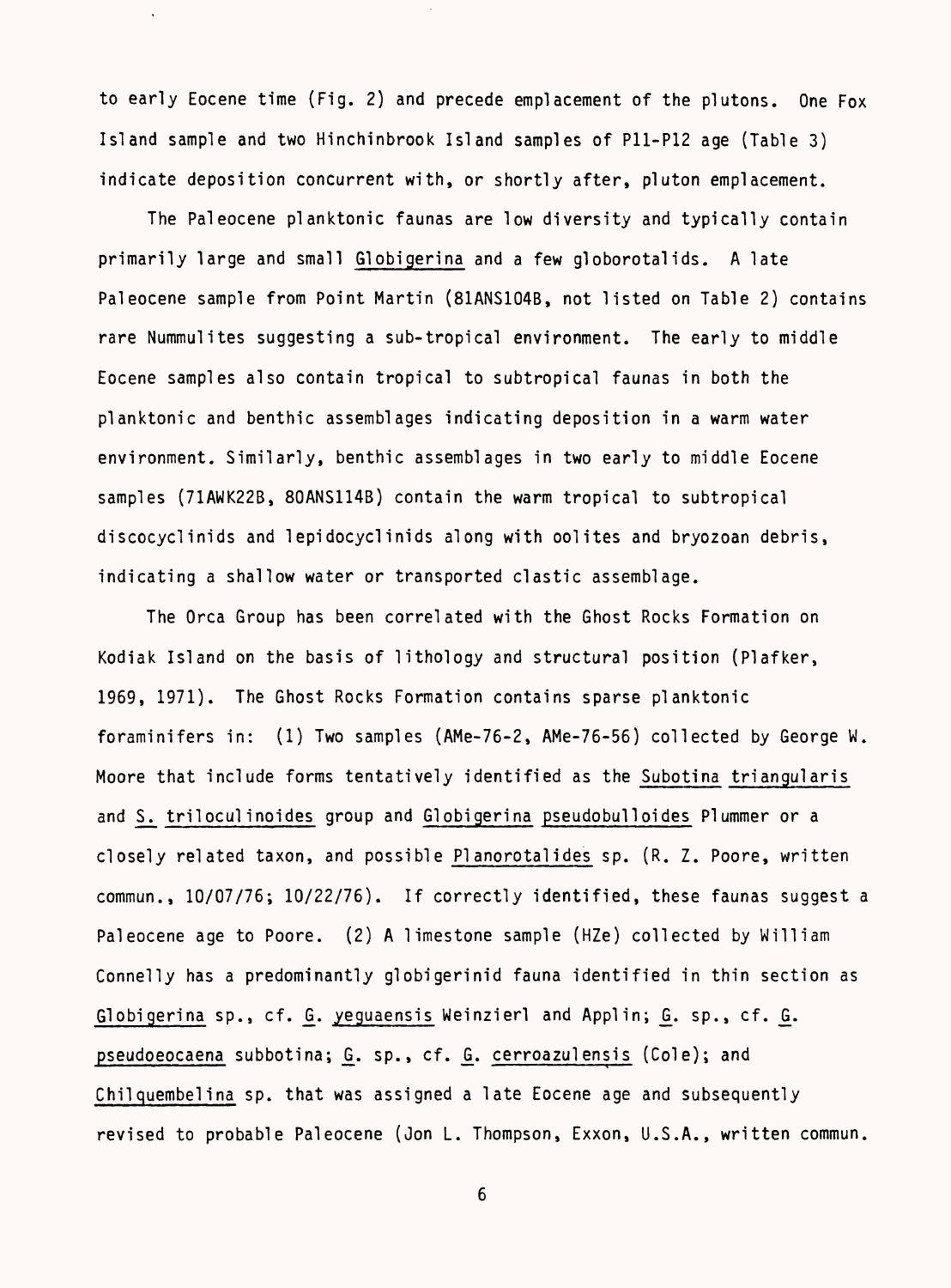to J. Casey Moore, U.C.S.C., 10/1/75). (3) Samples collected by Byrne (1982) containing ?Globotruncana spp. (78-KN-C8 2 and 78-KN-C8 A) and ?Racemiguembelina spp. (78-KN-C8 2) of probable Late Cretaceous age and one sample containing ?Globigerina spp. of possible early Tertiary age (R. Z. Poore, written commun. to Tim Byrne, 11/26/80). The Cretaceous fossils were recovered from limestone blocks in a structurally complex melange unit that is in fault contact with, or is unconformably overlain by, coherent strata of probable Paleocene age (Byrne, 1982). Thus, if the Cretaceous fossils are correctly identified and the samples are from the Ghost Rocks Formation rather than a pre-Tertiary formation, structural mixing or reworking is required as there is nothing else to indicate that any part of the unit is as old as pre-Tertiary. The upper age limit for the Ghost Rocks Formation is about 62 Ma (middle Paleocene) based on radiometric ages of plutons that cut the sequence (Byrne, 1982; J. C. Moore and others, 1984).

## Diatoms and silicoflagellates

A calcareous concretion collected in 1954 by Don J. Miller in the Ragged Mountains is the only sample from the Orca Group that has yielded a dateable assemblage of diatoms and silicoflagellates (Table 4). Although this assemblage was previously considered to be late Paleocene to early Eocene (John Barron in Tysdal and others, 1976), refinements in diatom stratigraphy suggest reassignment of this assemblage to the interval from late early Eocene to early late Eocene.

## Radiolarians

Radiolarian faunas were extracted by Joyce Blueford from samples collected at Cape Martin, Neck Point, and Jeanie Point (Fig. 1, Table 5). The Cape Martin fauna differs from the faunas from the other two localities and strongly resembles the Kreyenhagen and other faunas of the California

 $\overline{7}$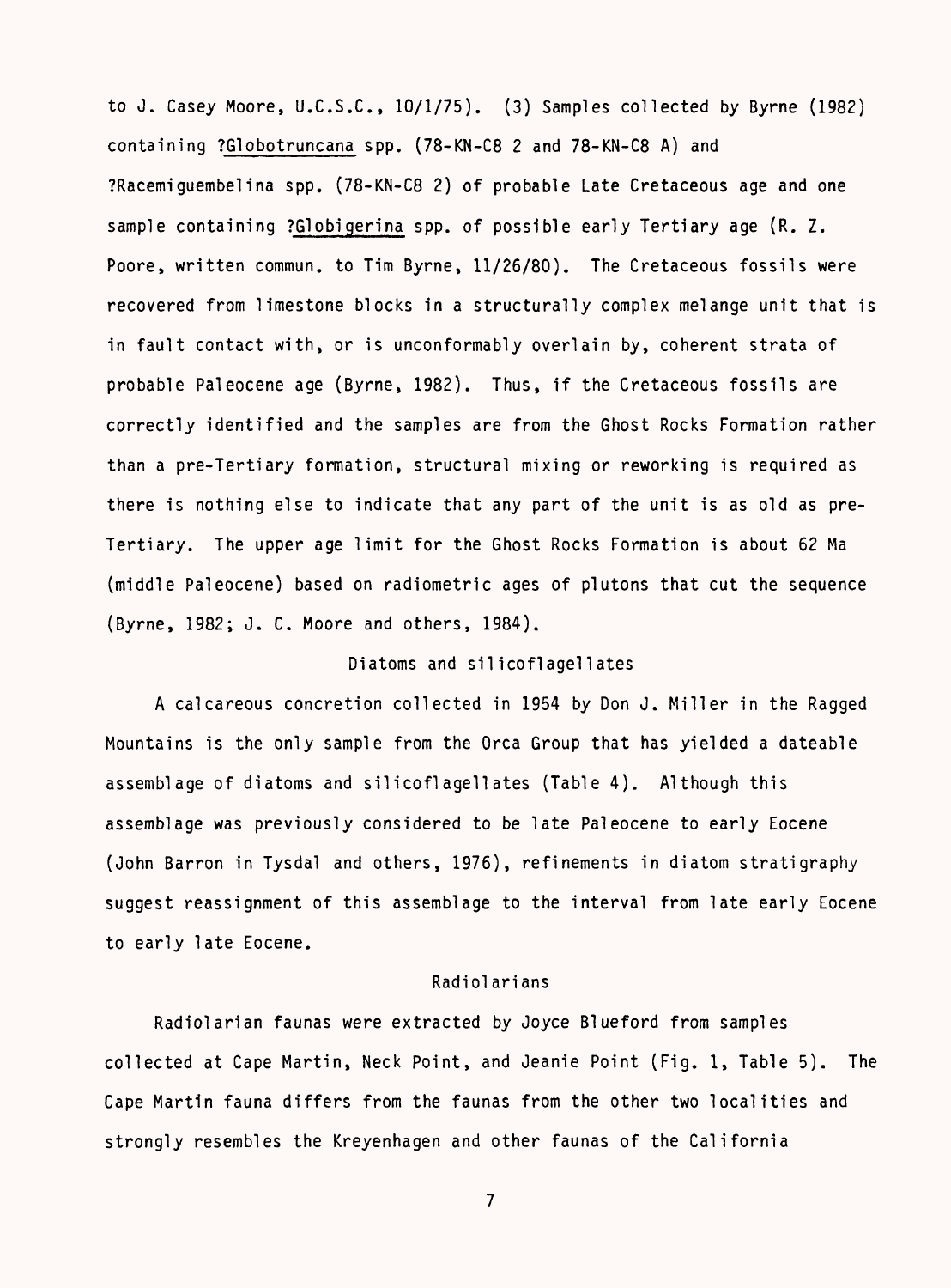Eocene. The strongest resemblance is with the "spongy" radiolarians, i.e. Porodiscus charlestonensis, Spongodiscus pulcher, and Porodiscus circularis. Nassiallaria species are present but not as well preserved. There are a few Phormocyrtis ligulata Campbell and Clark which has a middle to late Eocene age according to Blueford's data. Also present are Nassellaria that are in the Podocyrtis group, a group which is known in the equatorial Pacific most abundantly in the Eocene. In addition, an abundance of sponge spicules and small worm tubes at Cape Martin but not at Neck Point and Oeanie Point may be suggestive of an environmental difference between the two areas. The Cape Martin assemblage is assigned a middle to late Eocene age on the basis of the presence of the middle to late Eocene species P. charlestonensis, the Podocyrtis group, which is common in the late Eocene of the equatorial Pacific, and the late Eocene to Oligocene genus Carpocanistrum.

A good fauna was extracted from one sample at Neck Point that contains abundant thick radiolarians with an inner shell considered to be Periphaena, possibly Periphaena delta. The assigned age is based on the common occurrence of the genus Periphaena in the Eocene, although if P. delta is indeed present, the age would be restricted to the early Eocene.

Three samples from Jeanie Point yielded only a few radiolarians which included a single well-preserved specimen of the age-diagnostic species Thyrosyocyrtis triacantha. T. triacantha has a range in age from the late early Eocene to the Oligocene boundary (Sanfillipo and Riedel, 1982). The associated two assemblages range in age from late Paleocene to late Eocene and early Eocene to Oligocene.

Radiolarians extracted by C. D. Blome of the U.S. Geological Survey from a calcareous concretion collected on Fox Island (84APr6K2) suggests an age assignment to the Buryella clinata radiolarian zone of early early Eocene age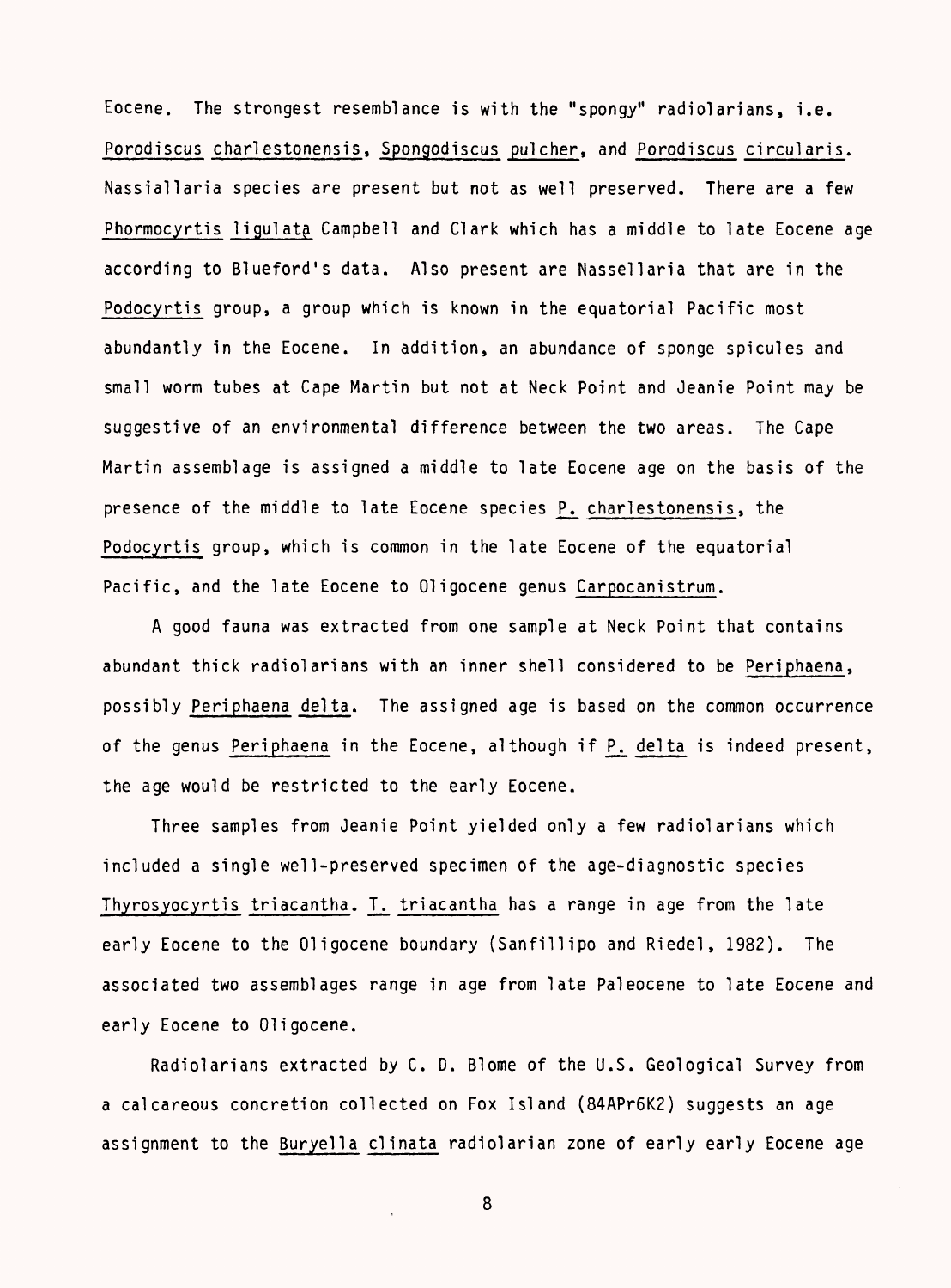(Table 5). The sample location and age range are not shown on Figures 1 and 2 because the sample was processed after these illustrations were completed.

### Coccoliths

Coccoliths were recovered by David Bukry of the U.S. Geological Survey (now with Minerals Management Service) from one sample collected at Neck Point (Fig. 1; Table 6); nine other samples were barren. According to Bukry, sample ". . . 80AWK77C has sparse overgrown specimens resembling Coccolithus pelagicus Wallich, Dictyococcites bisectus Hay et al.), and Zygrhablithus bijugatus Deflandre which indicate a late Eocene or Oligocene age. Owing to the sparseness and poor preservation of the specimens strati graphic interpretation is tenuous."

#### Palynomorphs

Several attempts have been made to extract palynomorphs from the Orca Group. Although palynomorphs are common in some samples, they are generally too altered for specific identifications to be made with the exception of rare grains of carbonized alder (Alnus) pollen from Montague Island (64APrl50B) that indicate a Tertiary age (W. R. Evitt, written commun. to George Plafker, 10/11/64, 5/17/84). Helwig and Emmett (1981) noted the occurrence of a "fair" spore/pollen assemblage of Pal eocene/Eocene age from a sample collected near Jeanie Point, but they did not list the species present.

## Dinofl agell ates

Poorly preserved dinoflagellates were extracted from a single sample near Jeanie Point (Table 7) by Tom Agar and Lucy Edwards of the U.S. Geological Survey. According to Edwards, the age-diagnostic species Hystrichostrogylon membraniphorum is restricted to the early or middle Eocene, although it has been found in late Eocene strata where re-working is suspected (oral commun., 5/14/85).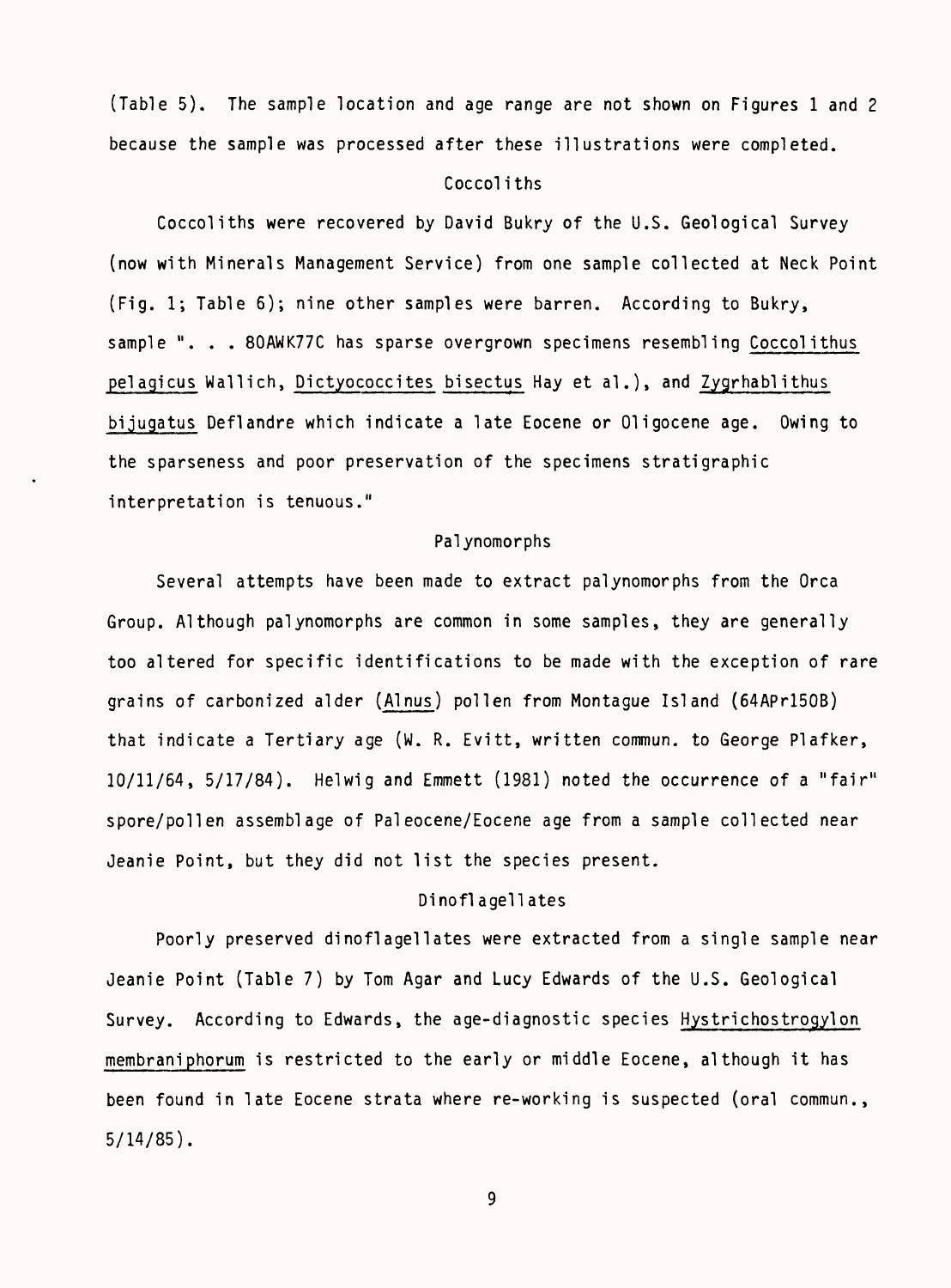#### AGE OF THE ORCA GROUP

Age ranges for the fossil groups described above and for some representative Paleogene plutons intruded into the Orca Group are summarized in Figure 2.

The micropaleontologic data clearly indicate a Paleogene age for the Orca Group, with the age range constrained to Pal eocene and Eocene although some fossil groups range into the Oligocene. The lower age limit of the Orca Group appears to be Pal eocene based on the occurence of probable Pal eocene planktonic foraminiferal assemblages in all areas where foraminifers have been found except for Jeanie Point where Eocene ages are indicated. At least some of the Paleocene assemblages are of probable late Paleocene age, but it can not be determined with available data if older Pal eocene strata are present within the Orca.

Closely concordant K/Ar ages on mineral separates from discordant plutons that intruded and metamorphosed the sequence after it was deformed and accreted to the continental margin provide a firm upper age limit for the Orca Group at 50.5-53.5 + 1.6 Ma (late early and early middle Eocene). As shown in Figure 2, this upper limit is generally compatible with: (1) 26 of the 30 dated foraminifer faunas which range from Pal eocene to as young as middle Eocene zone P11-P12 (49-43 Ma); (2) the one assemblage of diatoms and silicoflagellates of late early Eocene to possible early late Eocene age; (3) the radiolarian assemblages; (4) the one dinoflagellate assemblage of probable early to middle Eocene age; and (5) the megafauna which can be as old as middle Eocene. These data suggest that the younger Orca strata of middle Eocene age were deposited almost simultaneously with emplacement of the youngest dated granitic plutons.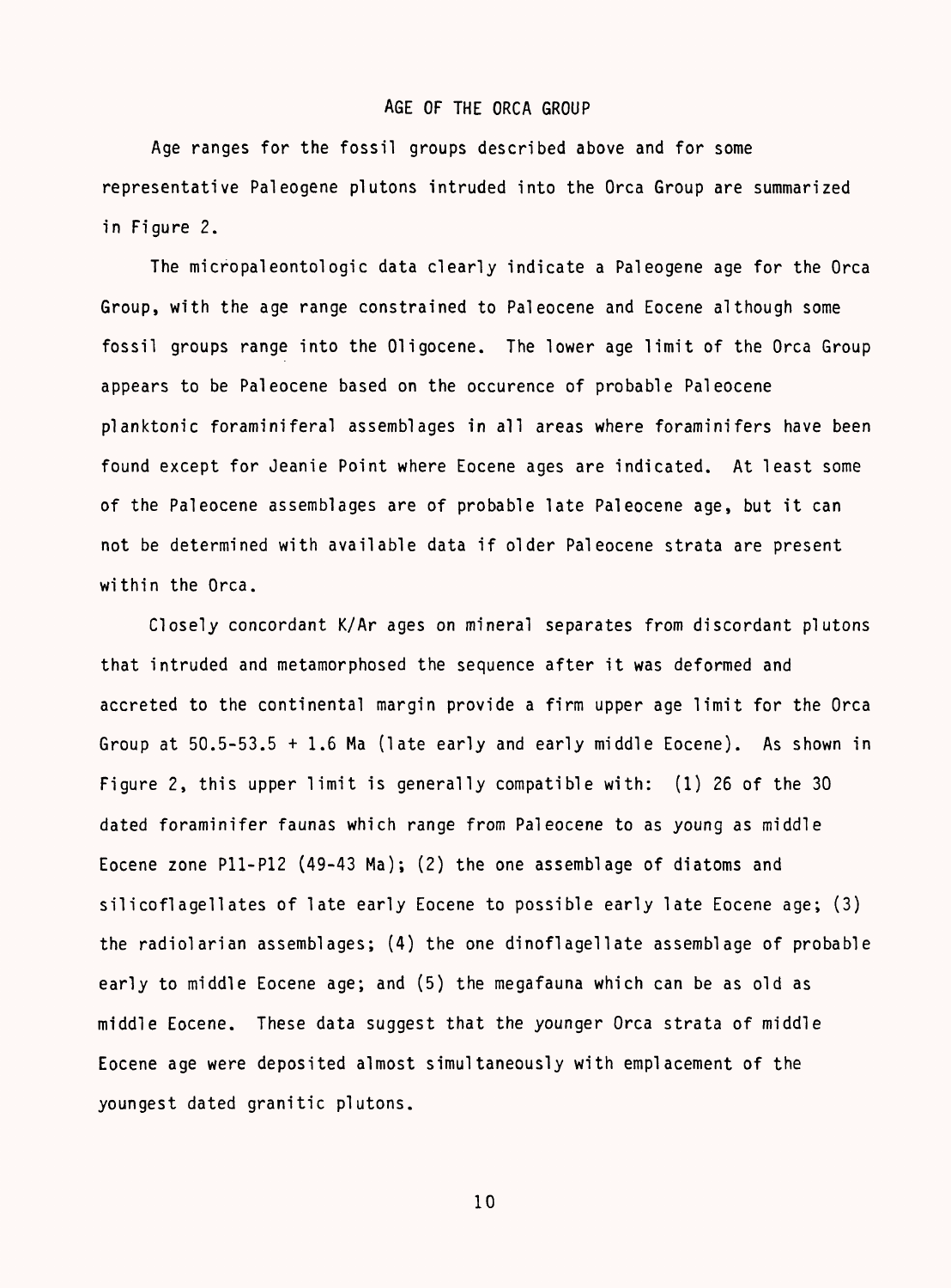The Jeanie Point planktonic foraminiferal assemblage is of middle to late Eocene age, but includes two samples that could not be identified more closely than Pal eocene or Eocene to early Oligocene in age (80AMH2Z, 80AMH27). One dinoflagellate sample (80AMH2Z) from the same area is of probable early to middle Eocene age but could range into the late Eocene. Thus, microfossils from Jeanie Point strongly indicate an Eocene age, and are most likely restricted to middle Eocene in age.

At Neck Point poor fossil assemblages provide a tentative age of Pal eocene to Eocene or early Oligocene based on planktonic foraminifers (80AWK77), Eocene, possibly early Eocene based on radio!arians (81ANS45C), and a qualified late Eocene or Oligocene age for coccoliths from one of the samples containing foraminifers (80AWK77). This meager and poorly preserved coccolith assemblage is clearly within the broad age range for the foraminifers but would be incompatible with the possible early Eocene age of the radiolarian assemblage from the same area. The age relationship of the apparently younger middle to late Eocene strata on Montague Island at Neck Point to the remainder of the Orca Group is uncertain. It could represent an overlying sedimentary sequence deposited after deformation, intrusion, and metamorphism of the Orca Group. However, there is no indication that these strata are structurally or metamorphically different from the remainder of the Orca Group (Dumoulin and Miller, 1984). If future work demonstrates that strata at Neck Point are indeed younger than the plutonism and metamorphism that affected the bulk of the Orca Group, they should be mapped as a distinct sequence that postdates the Orca Group.

#### CONCLUSIONS

Paleontologic data indicate that strata presently included within the Orca Group mainly range in age from Paleocene through early and middle Eocene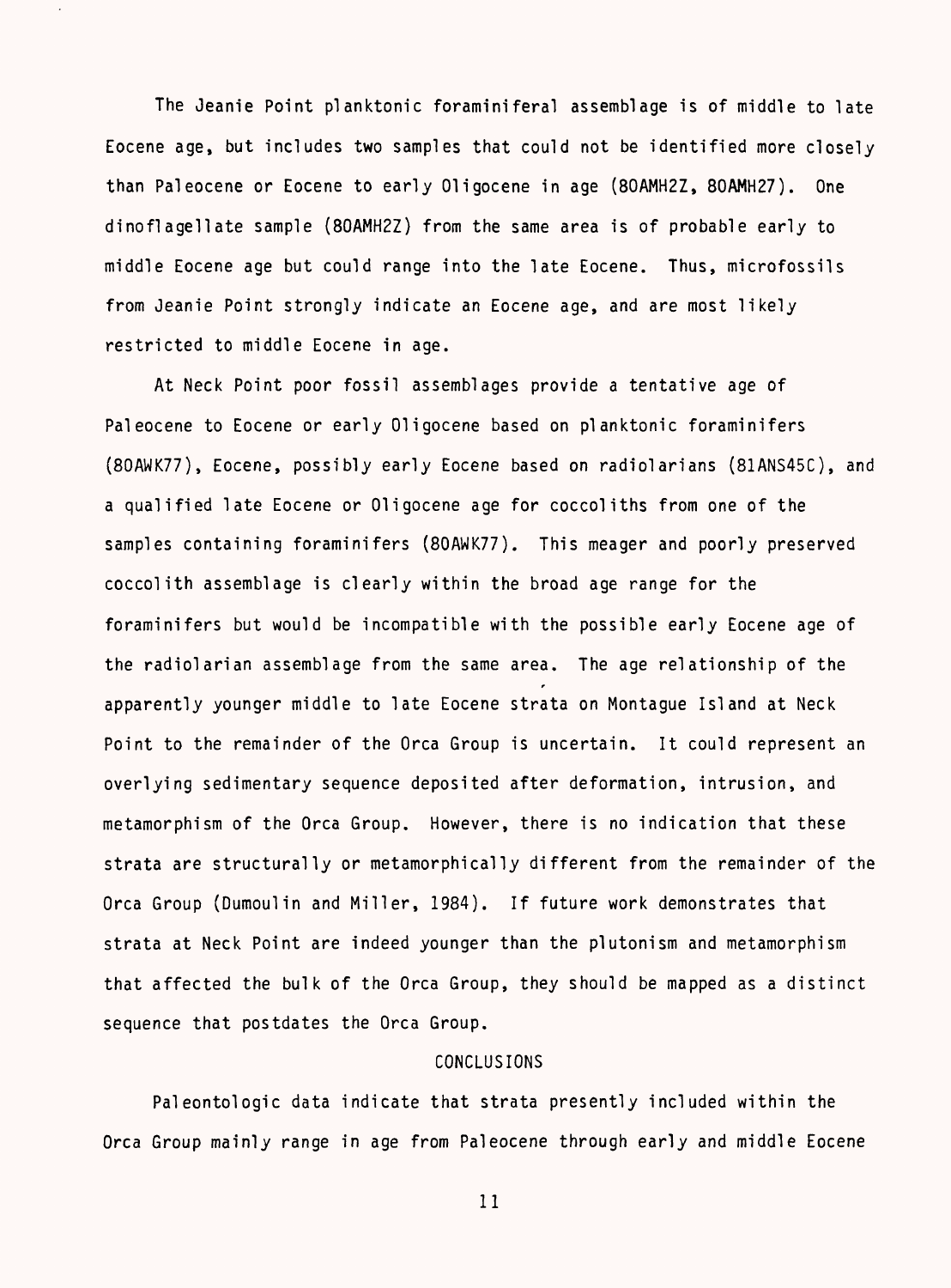with possibly late Eocene to early Oligocene strata in some localities (Neck Point, Jeanie Point). Radiometric data constrain much, if not all, of the Orca Group to Paleocene through early middle Eocene (51-53+1.6 Ma). This age limit is taken as the emplacement age of the early middle Eocene plutons that intrude and metamorphose the sequence. The lower age range of the unit is not known, but is probably Paleocene. All available data on the age of the Orca Group suggest that it is mostly, if not entirely, younger than the supposedly correlative Ghost Rocks Formation on Kodiak Island.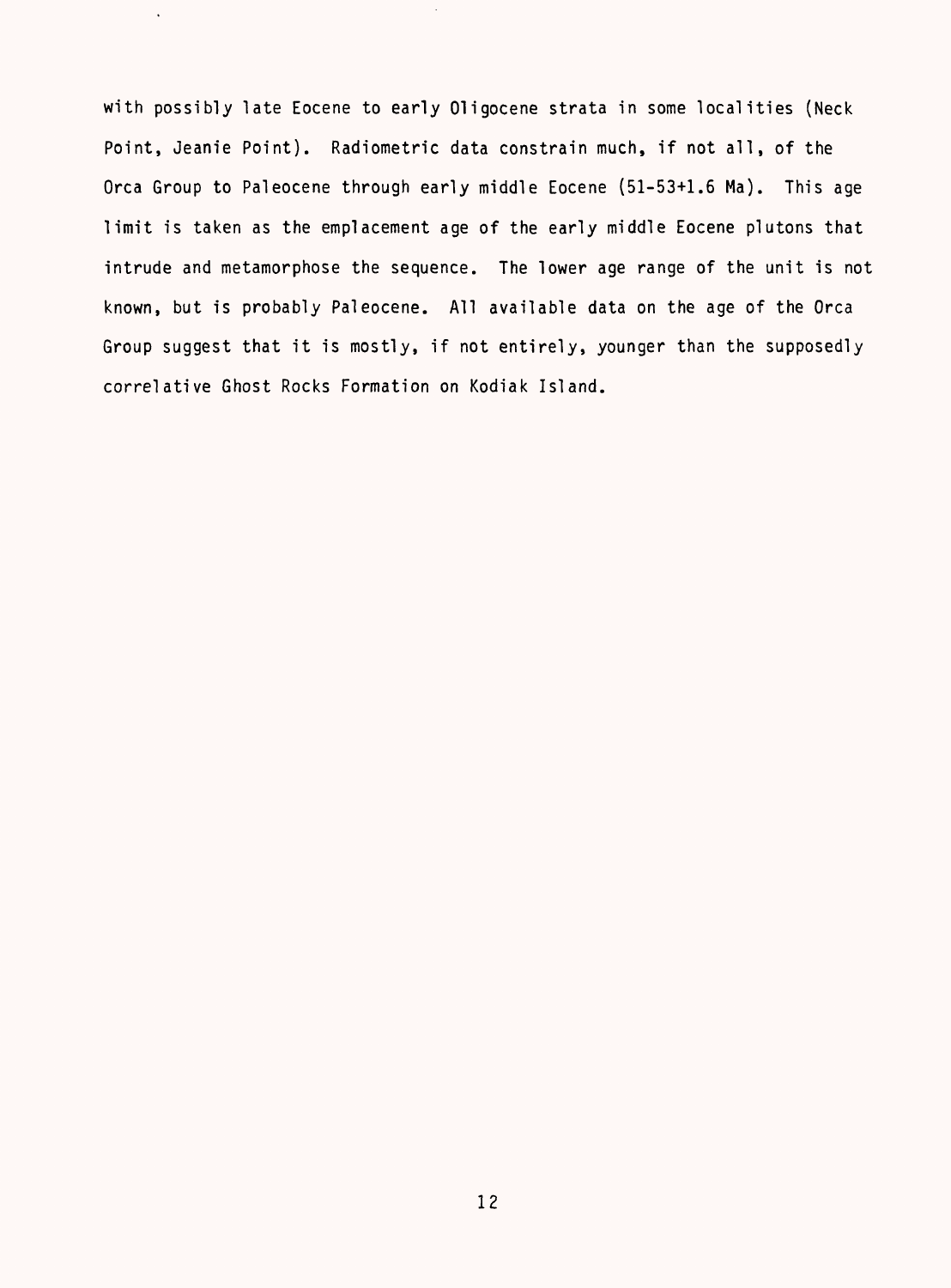#### REFERENCES CITED

- Addicott, W. 0., and Plafker, George, 1971, Paleocene mollusks from the Gulf of Alaska Tertiary Province: a significant new occurrence on the North Pacific rim: U.S. Geological Survey Professional Paper 750-B, p. B48- B52. .
- Berggren, W. A., Kent, D. V., and Flynn, J. J., 1984, Paleogene geochronology and chronostratigraphy, in Snelling, W. J., ed., Geochronology of the geologic time scale: Geological Society of London Special Paper, 137 p.
- Byrne, Tim, 1982, Structural geology of coherent terranes in the Ghost Rocks Formation, Kodiak Islands, Alaska, in Legett, J. K., ed., Trench and formation sedimentation and tectonics: Special Publication of the Geological Society of London, v. 10, p. 229-242.
- Dumoulin, J. A., and Miller, M. L., 1984, The Julie Point complex revisited, in Coonrad, W. L., and Elliott, R. L., eds., The United States Geological Survey in Alaska: Accomplishments during 1981: U.S. Geological Survey Circular 868, p. 75-77.
- Helwig, James, and Emmett, Peter, 1981, Structure of the early Tertiary Orca Group in Prince William Sound and some implications for the plate tectonic history of southern Alaska: Alaska Geological Society Journal, v. 1, p. 12-35.
- Miller, M., L., Dumoulin, J. A., and Nelson, S. W., 1984, A transect of metamorphic rocks along the Copper River, Cordova and Valdez quadrangles, in Reed, K. M., and Bartsch-Winkler, Susan, eds., The United States Geological Survey in Alaska: Accomplishments during 1982: U.S. Geological Survey Circular 939, p. 52-57.
- Moore, E. J., 1984, Molluscan paleontology and stratigraphy of the upper part of the Lincoln Creek Formation in southwestern Washington: Natural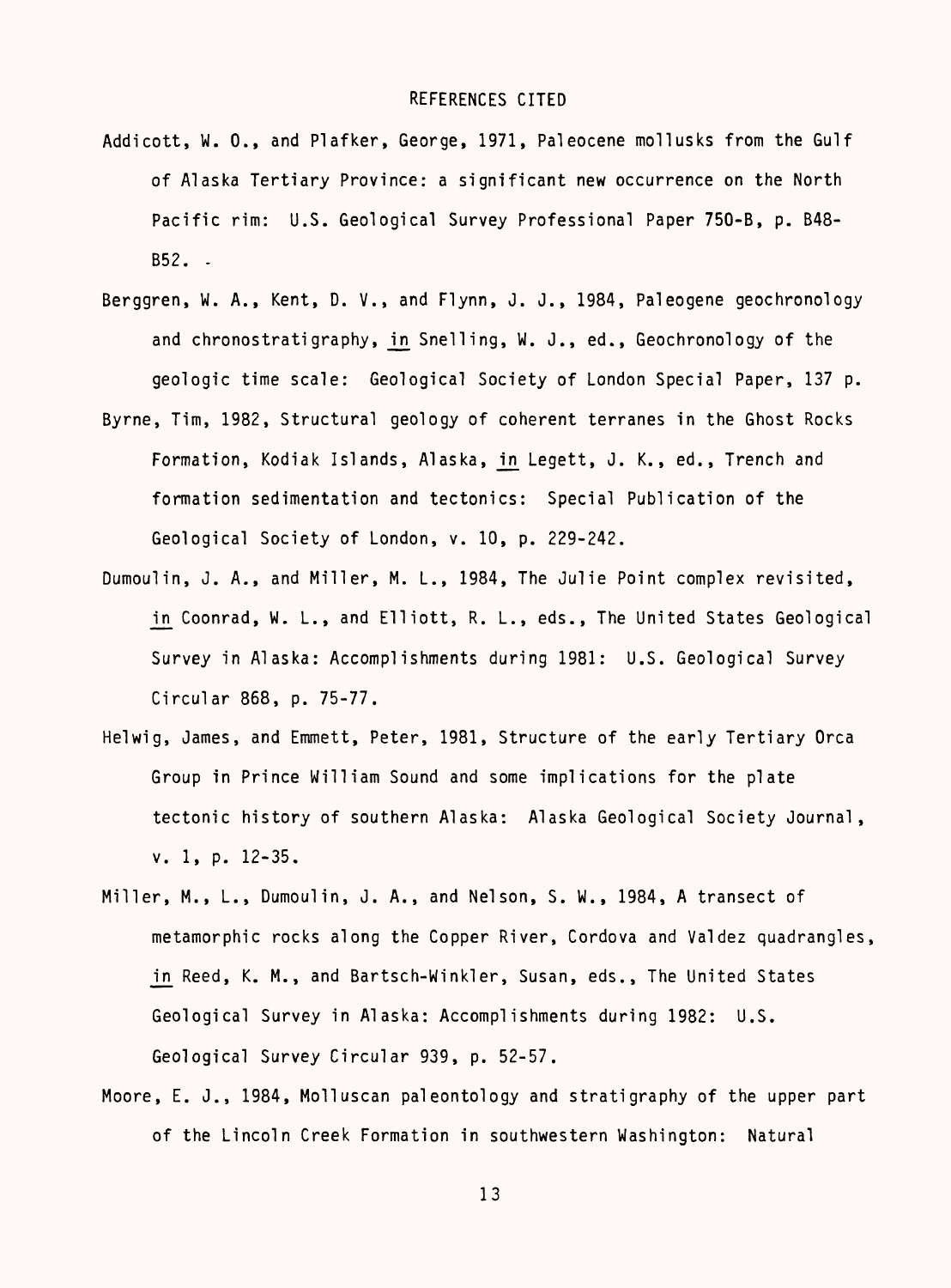History Museum of Los Angeles County Contributions in Science no. 351, 42 p., 80 figs.

- Moore, J. C., Byrne, Tim, Plumley, P. W., Reid, Mary, Gibbons, Helen, and Coe, R. S., 1984, Implications of ridge-trench interaction in southern climes: The Paleogene evolution of the Kodiak Islands, Alaska: Tectonics, v. 2, no. 3, p. 265-293.
- Plafker, George, 1969, Tectonics of the March 27, 1964, Alaska earthquake: U.S. Geological Survey Professional Paper 543-1, 74 p.
- 1971, Pacific margin Tertiary basin, in Future petroleum provinces of North America: American Association of Petroleum Geologists Memoir 15, p. 120-135.
- Plafker, George, and Lanphere, M. A., 1974, Radiometrically dated plutons cutting the Orca Group, in Carter, Claire, ed., U.S. Geological Survey Alaska Program, 1974: U.S. Geological Survey Circular 700, 63 p.
- Plafker, George, and MacNeil, F. S., 1966, Stratigraphic significance of Tertiary fossils from the Orca Group in the Prince William Sound region, Alaska, in Geological Survey research 1966: U.S. Geological Survey Professional Paper 5500-B, p. B62-B68.
- Sanfillipo, Annika, and Riedel, W. R., 1982, Revision of the radiolarian genera Theocotyle, Theocotylisse, and Thyrsocyrtis: Micropaleontology, v. 28, no. 2, p. 170-188.
- Tysdal, R. G., and Case, J. E., 1979, Geologic map of the Seward and Blying Sound quadrangle, Alaska: U.S. Geological Survey Miscellaneous Geologic Investigations Map 1-1150.
- Tysdal, R. G., Hudson, Travis, and Plafker, George, 1976, Geologic map of the Cordova B-2 quadrangle and northern part of the Cordova A-2 quadrangle, south-central Alaska: U.S. Geological Survey Miscellaneous Field Studies Map MF-783.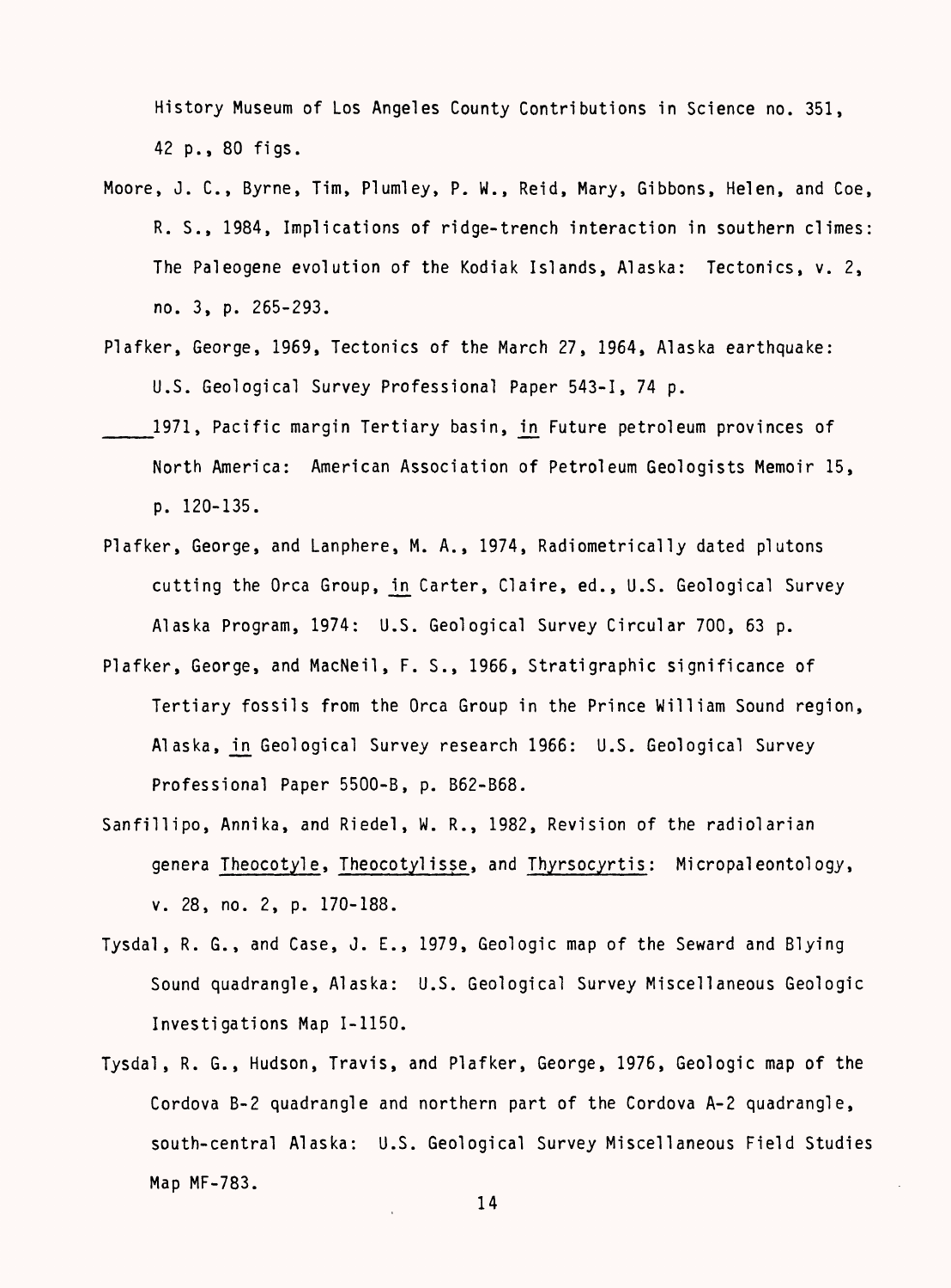- Winkler, G. R., 1976, Deep-sea fan deposition of the lower Tertiary Orca Group, eastern Prince William Sound, Alaska: U.S. Geological Survey Open-File Report 76-83, 20 p.
- Winkler, G. R., and Plafker, George, 1981, Preliminary geologic map of the Cordova and Middleton Island quadrangles, Alaska: U.S. Geological Survey Open-File Report 81-1164.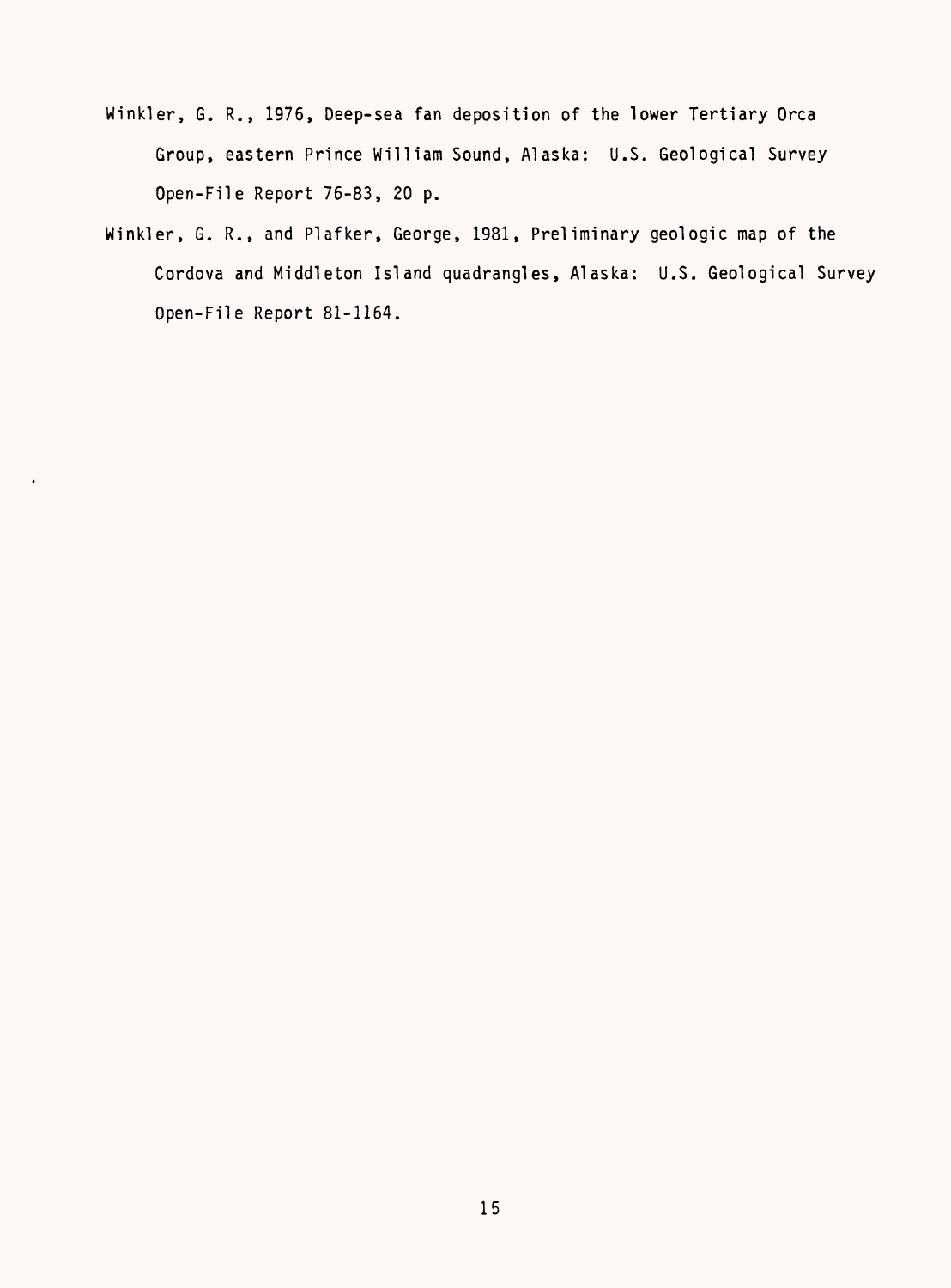Figure 1. Index map showing distribution of the Orca Group (To, Tov) and intrusive granitic rocks (Tg) in the Prince William Sound and Katalla areas. Solid dots and numerals indicate fossil localities and sample numbers. (M)=megafossils, (C)=coccoliths; (D)=diatoms and silicoflagellates; (DF)=dinoflagellates, (P)=pollen, (R)=radiolarians; all others are foraminifers. Solid triangles are K/Ar-dated samples from plutons and the numerals are apparent ages in Ma (Winkler and Plafker, 1981; and unpublished data).

Figure 2. Age ranges of fossil collections from the Orca Group (numerals in parentheses indicate number of assemblages) and K-Ar ages of mineral separates from plutons intrusive into the Orca Group. Dashed range bar indicates uncertain age range. Locations shown on Figure 1. Time scale and foraminiferal zones after BerggrenyQ.984).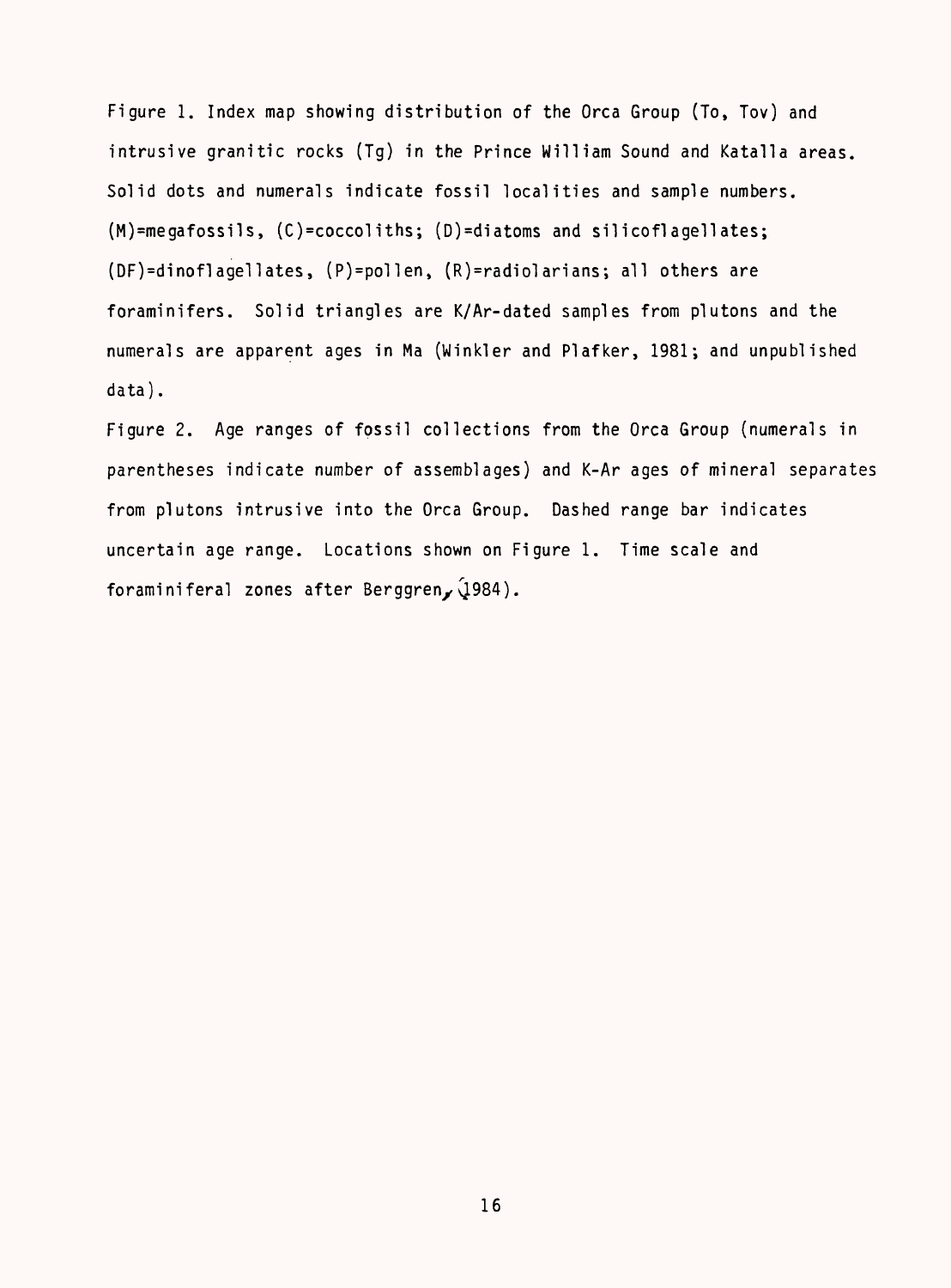Table 1. \*Checklist of megafossils from the Orca Group

Location: U.S.G.S. locality M2063, Johnston Cove near Valdez Arm. Age: Eocene, possibly middle Eocene.

# CRABS

Branchioplax washingtoniana Rathbun

Raninoides vaderensis Rathbun

#### MOLLUSKS

Acila decisa (Conrad)

Periploma cf. P. eodiscus Vokes

Musashia (Nipponomelon) sp. cf. M. (N.) shikamai Moore

?Cancellarid

 $\ddot{\phantom{1}}$ 

\*Plafker and MacNeil (1966); Addicott and Plafker (1971); Ellen Moore, written commun., 10/28/85.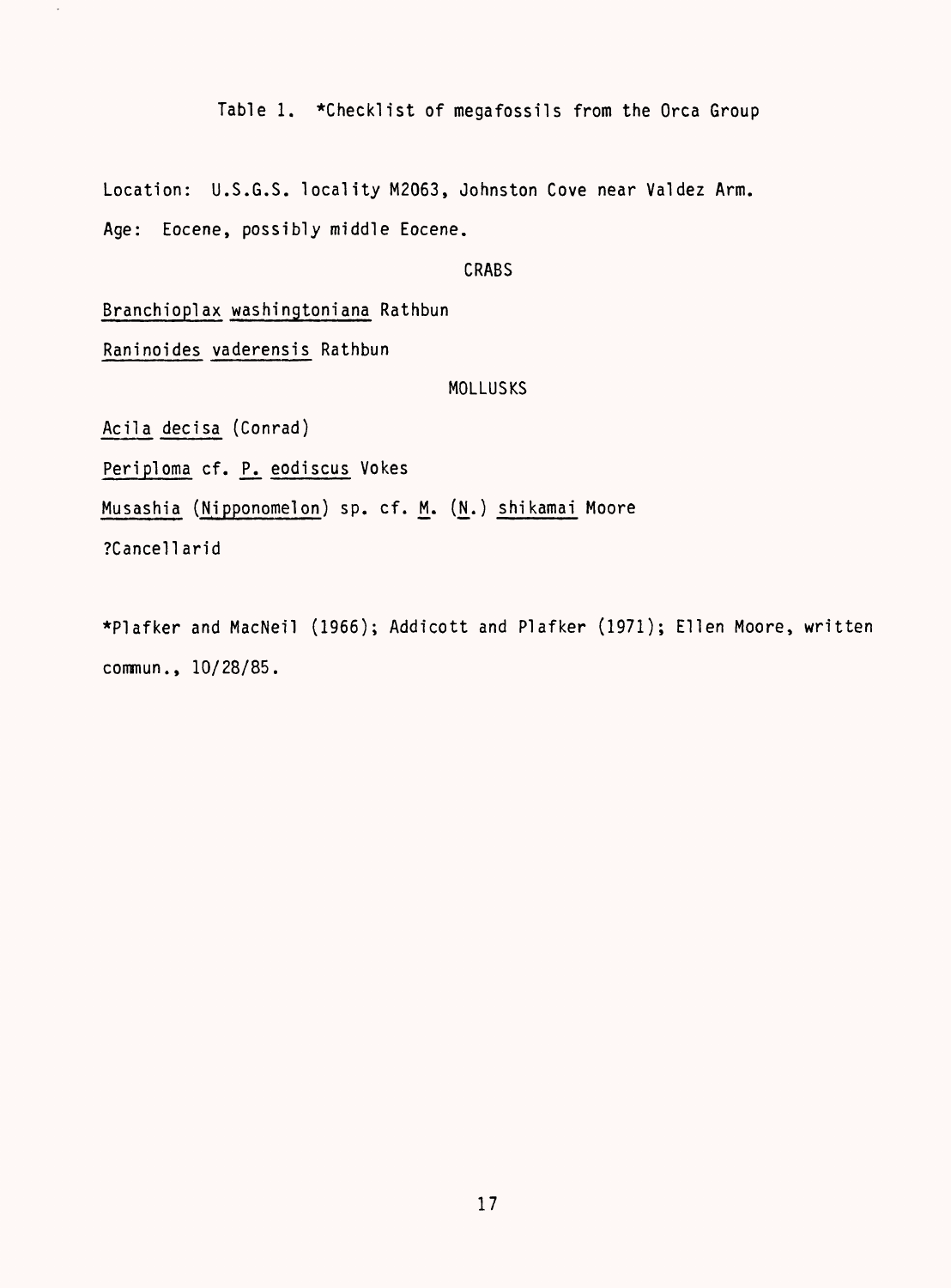| Sample No.                               |            |                |              |            |                    |                   |   |                                                |                  |            |            |                         |                |                      |                   |                                                        |                         |                         |                         |                         |                         |              |                   |                         |                         |                   |            |
|------------------------------------------|------------|----------------|--------------|------------|--------------------|-------------------|---|------------------------------------------------|------------------|------------|------------|-------------------------|----------------|----------------------|-------------------|--------------------------------------------------------|-------------------------|-------------------------|-------------------------|-------------------------|-------------------------|--------------|-------------------|-------------------------|-------------------------|-------------------|------------|
| Name                                     | 71AWK 130B | 1760<br>71 AWK | 390<br>81APr | 81AMH 107A | 72APr 2A2B         | <b>BOAMH 0022</b> |   | <b>B2ADU 92B</b><br>71 AMK 51 A <sub>2</sub> B | 71AWK 176A, B, D | 71 AWK 22B | 81ANS 104B | <b>BOAMK 077C</b>       | 73APr_167B     | 72APr 2A2A,C         | <b>80AMH 002A</b> | <b>B1ANS 107B</b><br>B1APr 37C<br>B4APr 6J<br>B4APr 6E |                         |                         |                         | <b>71 AWK 22B</b>       | 81APr 436               | 81ADU 40H    | <b>BOANS 096A</b> | <b>BOANS 102C</b>       | <b>80APr 61</b>         | <b>BOADU 004A</b> | 81ADU 035A |
|                                          |            |                |              |            |                    |                   |   |                                                |                  |            |            | PLANKTONIC FORAMINIFERS |                |                      |                   |                                                        |                         |                         |                         |                         |                         |              |                   |                         |                         |                   |            |
| Globergerina eocaena                     |            |                |              |            |                    |                   |   |                                                |                  |            |            |                         |                |                      |                   |                                                        |                         |                         | c                       |                         |                         | $\mathbf{r}$ | χļ                | $\boldsymbol{x}$        |                         |                   |            |
| G. linaperta                             |            |                |              |            |                    |                   |   |                                                |                  |            |            |                         |                |                      |                   |                                                        |                         | X                       | τ                       |                         |                         |              |                   | χ                       |                         |                   |            |
| G. nitida                                |            |                |              |            |                    |                   |   |                                                |                  |            |            |                         | X)             |                      |                   |                                                        | X                       |                         |                         |                         |                         |              |                   |                         |                         |                   |            |
| Globigerina sp. (small)                  |            |                |              | C          |                    |                   |   |                                                |                  |            | टा         | $\bar{\bm{\chi}}$       |                |                      |                   |                                                        |                         |                         |                         |                         |                         |              |                   |                         |                         |                   |            |
| Globigerina sp. (large)                  |            |                |              | R          |                    |                   |   |                                                |                  |            | R          |                         |                |                      |                   |                                                        |                         |                         | $\mathbf{x}$            | $\mathbf{x}$            |                         |              |                   |                         |                         |                   | τ          |
| Globigerina sp. (small & large)          |            |                | x            |            |                    | ้ต                | R | $\mathbf{x}$                                   | c                | x          |            |                         | X              |                      |                   | х                                                      | x                       | X                       |                         |                         |                         |              |                   |                         |                         |                   |            |
| Globigerina sp.                          |            | C              |              |            | c                  |                   |   |                                                |                  |            |            |                         |                | X                    |                   |                                                        |                         |                         |                         |                         |                         |              |                   |                         | $\overline{\mathbf{X}}$ | ᠊ᠸ                |            |
| Globigerinatheka index                   |            |                |              |            |                    |                   |   | ٠                                              |                  |            |            |                         |                |                      |                   |                                                        |                         |                         |                         | x                       |                         |              | ा                 | c                       |                         |                   |            |
| G. mexicana                              |            |                |              |            |                    |                   |   |                                                |                  |            |            |                         |                |                      |                   |                                                        |                         |                         |                         |                         |                         |              |                   | c                       | ?                       |                   |            |
| Globorotalia aequa?                      |            |                |              |            |                    |                   |   |                                                |                  |            |            |                         |                |                      |                   | x                                                      |                         |                         |                         |                         |                         |              |                   |                         |                         |                   |            |
| G1. aragonensis                          |            |                |              |            |                    |                   |   |                                                |                  |            |            |                         |                |                      |                   | Х                                                      | $\overline{\mathbf{x}}$ | $\overline{\textbf{x}}$ |                         | T                       |                         |              |                   |                         | τ                       |                   |            |
| G1. bullbrooki                           |            |                |              |            |                    |                   |   |                                                |                  |            |            |                         |                |                      |                   |                                                        |                         |                         |                         |                         |                         |              | ΧI                | x                       | τ                       |                   |            |
| G1. chapmani?                            |            |                |              | x          |                    |                   |   |                                                |                  |            | R          |                         |                |                      |                   |                                                        |                         |                         |                         |                         |                         |              |                   |                         |                         |                   |            |
| बा.<br>pentacamerata                     |            |                |              |            |                    |                   |   |                                                |                  |            |            |                         |                |                      |                   |                                                        |                         | x                       |                         |                         |                         |              |                   |                         |                         |                   |            |
| G1. pseudotopilensis                     |            |                |              |            |                    |                   |   |                                                |                  |            | R          |                         | $\mathbf{x}$   | 7                    |                   | x                                                      |                         | <u>x</u>                |                         |                         |                         |              |                   | x                       |                         |                   |            |
| G1. quetra                               |            |                |              |            |                    |                   |   |                                                |                  |            |            |                         |                |                      |                   | х                                                      |                         |                         |                         |                         |                         |              |                   |                         |                         |                   |            |
| G1. spinulosa                            |            |                |              |            |                    |                   |   |                                                |                  |            |            |                         |                |                      |                   |                                                        |                         |                         |                         |                         |                         |              | χļ                | $\overline{\mathbf{x}}$ |                         |                   |            |
| GT. topilensis                           |            |                |              |            |                    |                   |   |                                                |                  |            |            |                         |                |                      |                   |                                                        |                         |                         |                         |                         |                         |              |                   |                         | τ                       |                   |            |
| G. velascoensis?                         |            |                |              |            |                    |                   |   |                                                |                  |            |            |                         |                | ?                    |                   |                                                        | 7.                      |                         |                         |                         |                         |              |                   |                         |                         |                   |            |
| Globorotalia sp. (small)                 |            |                | R.           | $\chi$     | R                  |                   |   | X                                              |                  |            |            |                         |                |                      |                   | $\overline{\mathbf{x}}$                                |                         |                         | $\overline{\mathbf{x}}$ |                         |                         |              |                   |                         |                         |                   |            |
| Hantkenina sp.                           |            |                |              |            |                    |                   |   |                                                |                  |            |            |                         |                |                      |                   |                                                        |                         | х                       |                         |                         |                         | x            |                   |                         |                         | х                 |            |
| Pseudohastingerina wilcoxensis?          |            |                |              |            |                    |                   |   |                                                |                  |            | R          |                         |                |                      |                   |                                                        |                         |                         |                         |                         |                         |              |                   |                         |                         |                   |            |
| Pseudohastingerina sp.                   |            |                |              |            |                    |                   |   |                                                |                  |            |            |                         |                |                      |                   |                                                        | $\mathbf{x}$            |                         | C                       |                         |                         |              |                   |                         | $\mathbf{x}$            |                   |            |
| Truncorotaloides rohri?                  |            |                |              |            |                    |                   |   |                                                |                  |            |            |                         |                |                      |                   |                                                        |                         |                         |                         |                         |                         | x            |                   |                         |                         | $\mathbf{x}$      |            |
|                                          |            |                |              |            |                    |                   |   |                                                |                  |            |            | BENTHONIC FORAMINIFERS  |                |                      |                   |                                                        |                         |                         |                         |                         |                         |              |                   |                         |                         |                   |            |
| Bolivina sp.                             |            |                |              |            |                    |                   |   |                                                |                  |            |            |                         |                |                      | χ                 |                                                        |                         |                         |                         |                         |                         |              |                   |                         |                         |                   |            |
| Discocyclina sp.                         |            |                |              |            |                    |                   |   |                                                |                  |            |            |                         |                |                      |                   |                                                        |                         |                         |                         | $\overline{\mathbf{x}}$ | $\overline{\mathbf{x}}$ |              |                   |                         |                         |                   |            |
| Eouverigerina sp.                        |            |                |              |            |                    |                   |   |                                                |                  |            |            |                         |                |                      |                   |                                                        |                         |                         |                         | $\overline{\mathbf{x}}$ |                         |              |                   |                         |                         |                   |            |
| Gyroidina sp.                            |            |                |              |            |                    | x                 |   |                                                |                  |            |            | ?                       |                |                      | X                 |                                                        |                         |                         |                         |                         |                         |              |                   |                         |                         |                   |            |
| Hoeglundina sp.                          |            |                |              |            |                    |                   |   |                                                |                  |            |            |                         |                |                      |                   |                                                        |                         |                         |                         |                         | x                       |              |                   |                         |                         |                   |            |
| Lepidocyclina sp.                        |            |                |              |            |                    |                   |   |                                                |                  |            |            |                         |                |                      |                   |                                                        |                         |                         |                         | $\overline{\mathbf{x}}$ | $\overline{x}$          |              |                   |                         |                         |                   |            |
| Pseudogloborotalia sp.                   | R          |                |              |            | $\overline{\cdot}$ |                   |   |                                                |                  |            |            |                         | $\overline{X}$ | $\mathbf{X}$         |                   |                                                        |                         |                         |                         |                         |                         |              |                   |                         |                         |                   |            |
| Spiroloculina sp.                        |            |                |              |            |                    |                   |   |                                                |                  |            |            |                         |                |                      | $\mathbf{x}$      |                                                        |                         |                         |                         |                         |                         |              |                   |                         |                         |                   |            |
| Textularia sp.                           |            |                |              |            |                    | х                 |   |                                                |                  |            |            |                         |                |                      |                   |                                                        |                         |                         |                         |                         | $x \mid x$              |              |                   |                         |                         |                   |            |
|                                          |            |                |              |            |                    |                   |   |                                                |                  |            |            |                         |                | <b>MISCELLANEOUS</b> |                   |                                                        |                         |                         |                         |                         |                         |              |                   |                         |                         |                   |            |
| Radiolarians                             |            | X              |              |            | χ                  | Ix                |   |                                                | X                |            |            | X                       | χ              |                      | X.                | X                                                      |                         |                         | χ                       |                         |                         |              |                   |                         |                         | χ                 |            |
| Bryozoans                                |            |                |              |            |                    |                   |   |                                                |                  |            |            |                         |                |                      |                   |                                                        |                         |                         |                         | X                       | х                       |              |                   |                         |                         |                   |            |
| Fusulinids                               |            |                |              |            |                    |                   |   |                                                |                  |            | R          |                         |                |                      |                   |                                                        |                         |                         |                         |                         |                         |              |                   |                         |                         |                   |            |
| $X = present$<br>$D = x \cdot r \cdot r$ |            |                |              |            |                    |                   |   |                                                |                  |            |            |                         |                |                      |                   |                                                        |                         |                         |                         |                         |                         |              |                   |                         |                         |                   |            |

 $\mathcal{A}^{\pm}$ 

R = rare to few<br>C = common<br>? = uncertain identification<br>\* Gerta Keller, written commun., 8/27/84.

 $\bar{z}$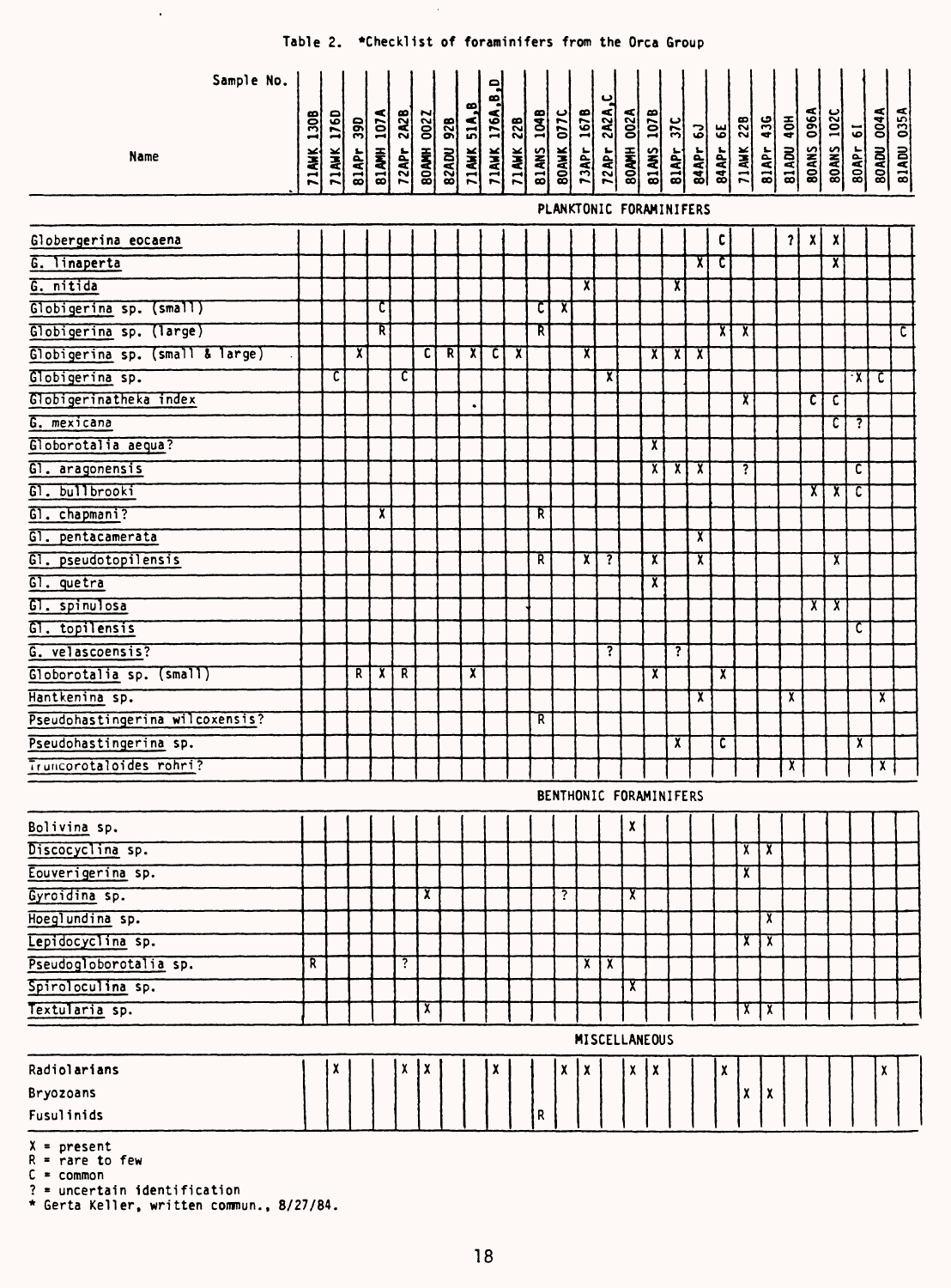# Table 3. \*Sample number, location, and age of foramini feral assemblages from the Orca Group

(See Table 2 for checklist of species and Figure 1 for locations.)

| Sample No                                                                                                                              | Location                                                                                                         | Age                                          |
|----------------------------------------------------------------------------------------------------------------------------------------|------------------------------------------------------------------------------------------------------------------|----------------------------------------------|
| 71AWK130B.:<br>81APR39D<br>81AMH107A<br>81ADU92B<br>$71AWK176A, B, D.$<br>$71AWK51A, B \ldots \ldots \ldots \ldots \ldots$<br>72AWK22B | Hawkins Island<br>Cape Martin<br><b>H</b><br>.<br>Porcupine Point Paleocene(?)<br>Hinchinbrook Island<br>.<br>88 |                                              |
| 81ANS104B<br>73APR167B<br>84APR6E<br>$72APR2A2A$ , $B$ , $C$                                                                           | Whale Island<br>Fox Island<br>Fox Island<br>Cordova                                                              | Late Paleocene<br>to<br>early Oligocene      |
| 80AWK77C<br>80AMH2Z<br>80AMH2A                                                                                                         | Neck Point<br>Jeanie Point<br>.                                                                                  | Paleocene or<br>Eocene to<br>early Oligocene |
| 81ANS107B<br>84APR6J<br>$81$ APR37C                                                                                                    | Fox Island<br>Hinchinbrook Island                                                                                | Early Eocene<br>$(P6 - P7)$                  |
| 81APR43G<br>71AWK22B                                                                                                                   | Fox Island<br>Hinchinbrook Island                                                                                | Middle Eocene<br>$( P7 - P12 )$              |
| 84APR6I<br>80ANS96A<br>80ANS102C                                                                                                       | Fox Island<br>Hinchinbrook Island                                                                                | Middle Eocene<br>$(P11-P12)$                 |
| 81ADU40H<br>80ADU4A<br>81ADU35A                                                                                                        | Jeanie Point<br>Ħ<br>8<br>$\mathbf{H}$                                                                           | Middle to<br>late Eocene                     |

\*Ages and zonation after Berggren and others (1984).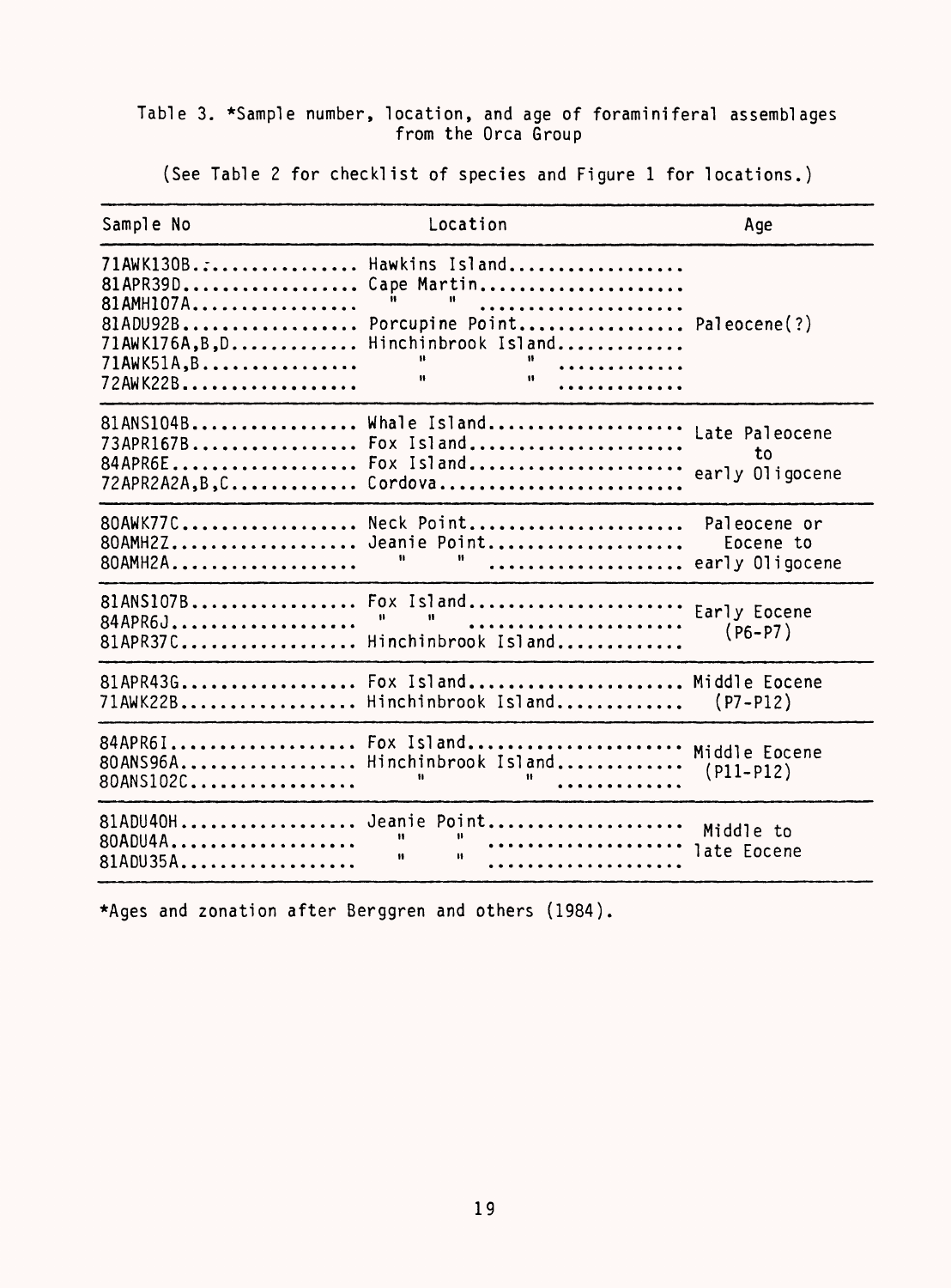Table 4. \*Diatoms and silicoflagellates from the Orca Group

Sample #54AMr4B. Late early Eocene to possible early late Eocene.

DIATOMS

Actinoptychus sp.

Arachnoidiscus sp.

Auliscus sp.

Coscinodiscus sp. cf. C. lineatus Ehrenberg

Hemiaulus polymorphus Grunow

Isthmia sp. cf. I. nervosa Kutzing

Melosira sulcata (Ehrenberg) Kutzing

M. hannae Kanaya

Melosira architectural is Brun

Pyxilla gracilis Tempere and Forti

P. gracilis var. saratoviana (Patocsek) Tempere and Forti

Stephanopyxis turris (Greville and Arnott) Ralfs

S. sp. cf. S. turris (Greville and Arnott) Ralfs

Triceratium sp. cf. T. nobilis Witt

Xanthiopyxis sp. cf. X. ovalis Lohman

X. mexicana Kanaya

X. sp. cf. X. mexicana Kanaya

#### SILICOFLAGELLATES

Corbisema apiculata (Lemmerman) Hanna

Naviculopsis foliacea Deflandre

\*K. E. Lohman, written commun., 9/19/57; J. A. Barren, written commun., 3/14/75 and oral commun., 10/22/84.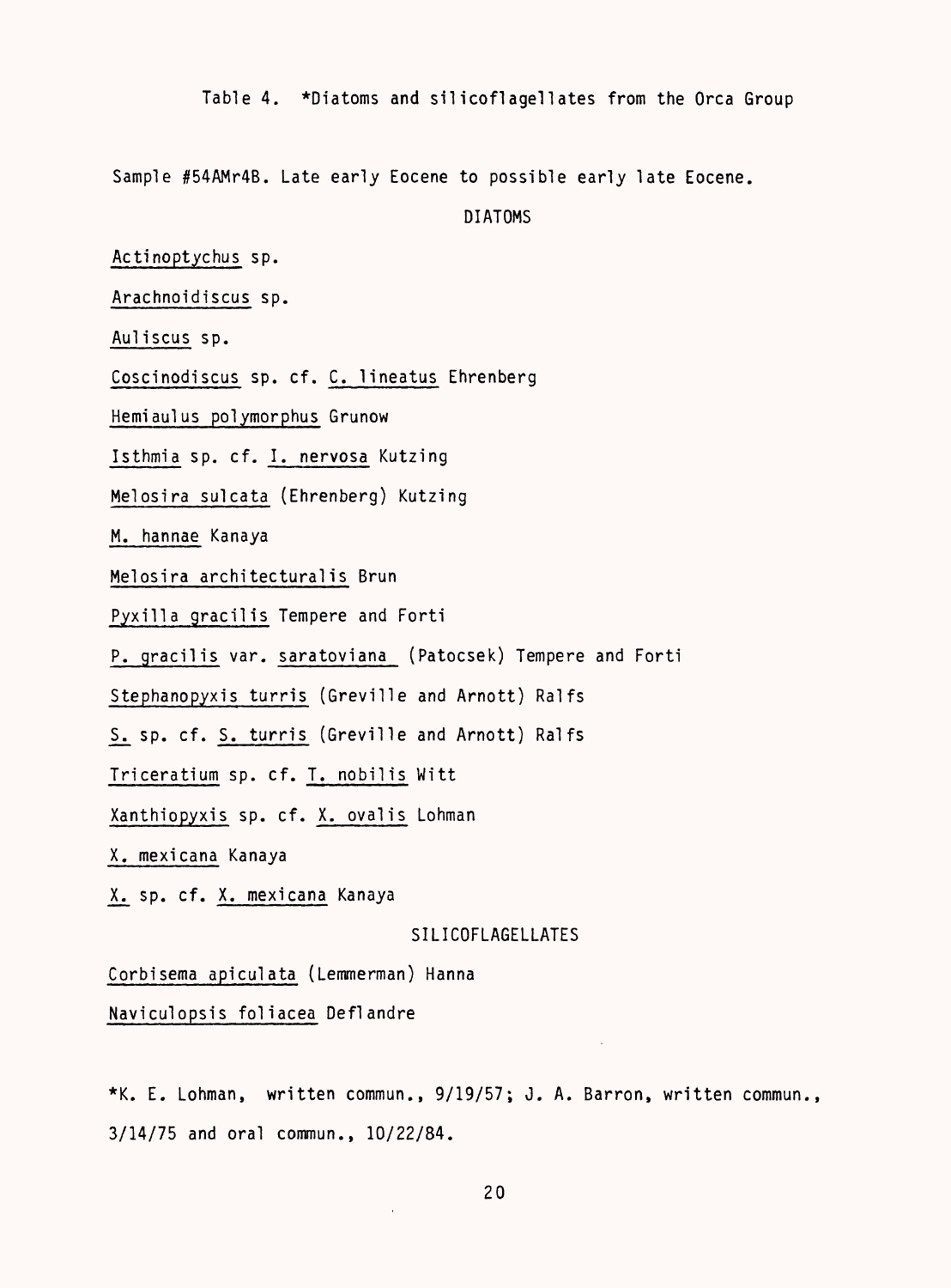Table 5. \*Radiolarians from the Orca Group

| Age                                          | Eocene<br>$\mathbf \omega$<br>gocene<br>⋋<br>$\overline{011}$<br>ar<br>$\omega$<br>۰<br>Late<br>ته | $\mathbf{c}$<br>eocene<br>Eocene<br>Pal<br>ate<br>یب<br><b>G</b> | ς<br>Eocene<br>gocene<br>ŗ<br>$\frac{1}{2}$<br>E, | Eocene                |           |            | Middle or<br>late Eocene |       | early<br>ocene<br>$\begin{array}{c}\n\text{Early} \\ \text{Eocc}\n\end{array}$ |
|----------------------------------------------|----------------------------------------------------------------------------------------------------|------------------------------------------------------------------|---------------------------------------------------|-----------------------|-----------|------------|--------------------------|-------|--------------------------------------------------------------------------------|
| Sample no.                                   | 81ADU                                                                                              | 81ADU                                                            | 81ADU                                             | 81ANS                 | 80AMH     | 81AMH      | 81AMH                    | 81AMH | 84APR                                                                          |
| Species                                      | 36B                                                                                                | 35I                                                              | 35J                                               | 45C                   | 177C      | <b>98C</b> | 98B                      | 98A   | 6K2                                                                            |
| Amphicraspedum sp                            | $\ddotsc$                                                                                          |                                                                  |                                                   |                       |           |            |                          | R.,   |                                                                                |
| Buryella clinata Foreman                     | .                                                                                                  |                                                                  | $\cdots$                                          |                       |           |            |                          |       | Χ.,                                                                            |
| Carpocanistrum sp                            | $\ddotsc$                                                                                          |                                                                  | $\cdots$                                          |                       |           | R.,        | ν                        |       |                                                                                |
| Lithocyclia sp                               | .                                                                                                  |                                                                  | $\cdots$                                          | $\ddotsc$             | ٧.,       |            | ٧.,                      |       |                                                                                |
| Lithocyrtis archaea Riedel<br>and Sanfillipo |                                                                                                    |                                                                  |                                                   |                       |           |            |                          |       | Χ.,                                                                            |
| Periphaena delta?                            | $\ddotsc$                                                                                          |                                                                  | $\ddot{\phantom{a}}$                              | А                     |           |            |                          |       |                                                                                |
| Phormocyrtis ligulata                        | $\ddotsc$                                                                                          |                                                                  | $\cdots$                                          | $\cdots$              | $\cdots$  | .          | R.,                      | R.,   |                                                                                |
| Podocyrtis group                             | .                                                                                                  |                                                                  | $\ddotsc$                                         | .                     | ٧.,       | R.,        | R.,                      | R     |                                                                                |
| Porodiscus charlestonensis                   | .                                                                                                  | $\ddot{\phantom{a}}$                                             | #                                                 | R                     | R.,       | F.,        | #                        | F.,   |                                                                                |
| Porodiscus circularis                        |                                                                                                    |                                                                  |                                                   |                       |           |            | R.,                      | .     |                                                                                |
| Porodiscus sp                                |                                                                                                    |                                                                  | $\ddotsc$                                         | $\ddot{\phantom{a}}$  | $\ddotsc$ | .          | R.,                      | R.,   |                                                                                |
| Pterocodon(?) tenellus<br>Foreman            | .                                                                                                  |                                                                  | $\cdots$                                          |                       |           |            |                          |       | Χ.,                                                                            |
| Spongodiscus pulcher                         |                                                                                                    |                                                                  | $\cdots$                                          | $\cdots$              | .         | ٧.,        | R.,                      | .     | Χ.,                                                                            |
| Spongodiscus sp                              |                                                                                                    |                                                                  |                                                   |                       | R.,       |            |                          | С.,   |                                                                                |
| Stylodictya sp                               |                                                                                                    |                                                                  | $R_{\bullet}$ .                                   | $R_{\bullet \bullet}$ |           |            |                          |       |                                                                                |
| Stylosphaera coronata<br>coronata Ehrenberg  |                                                                                                    |                                                                  |                                                   |                       |           |            |                          |       | Χ.,                                                                            |
| Stylosphaera sp                              |                                                                                                    | R.,                                                              | R.,                                               | F.,                   | R.,       | F.         |                          |       |                                                                                |
| Thyroscyrtis triacantha                      | ٧.,                                                                                                |                                                                  | $\ddotsc$                                         |                       |           |            |                          |       |                                                                                |

# = possible fragments;  $V = 1$  specimen; R = 2-5; F = 6-15; C = 16-50; A = >50;  $X = present.$ 

\*J. R. Blueford, written commun., 9/9/83;<br>C. D. Blome, written commun., 6/5/85 (sample 64APR6K2 only).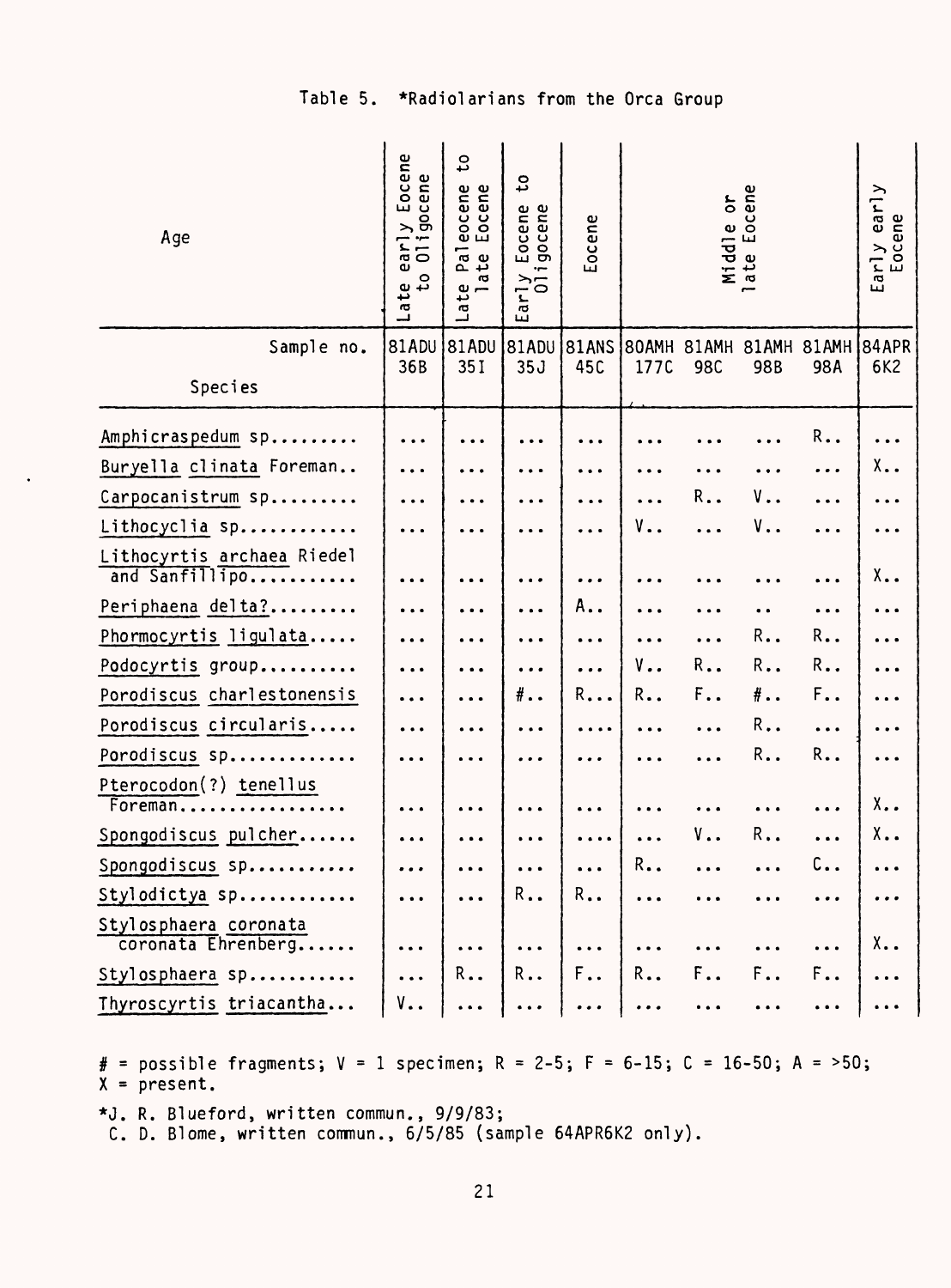Table 6. Coccoliths from the Orca Group

Sample No.: 80AWK 77C. Age: Questionable late Eocene or Oligocene.

Coccolithus pelagicus Wallich ? Dictyococcites bisectus (Hay et al.)? Zygrhabl ithus bijugatus Deflandre?

\*David Bukry, written commun., 7/11/83.

## Table 7. \*Dinoflagellates from the Orca Group

Sample No.: 80AMH2Z. Age: Eocene (probably early or middle Eocene). Hystri chostrogyl on membraniphorum

Spiniferites sp.

Systematophora?

\*Tom Ager and Lucy Edwards, written commun., 8/26/83.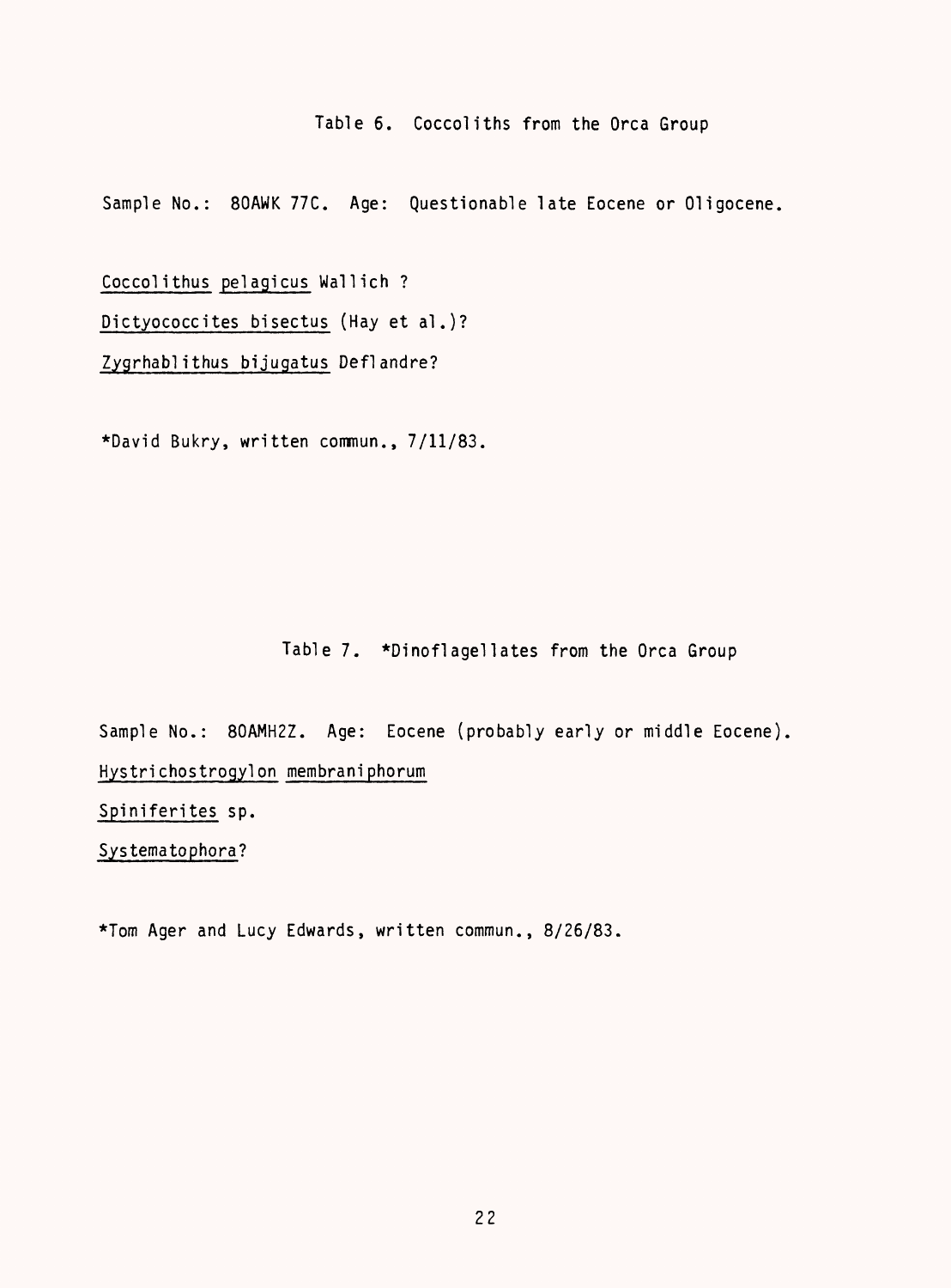

**CO**

numerals are apparent ages in Ma (Winkler and Plafker, 1981; and unpublished data). numerals are apparent ages in Ma (Winkler and Plafker, 1981; and unpublished data).